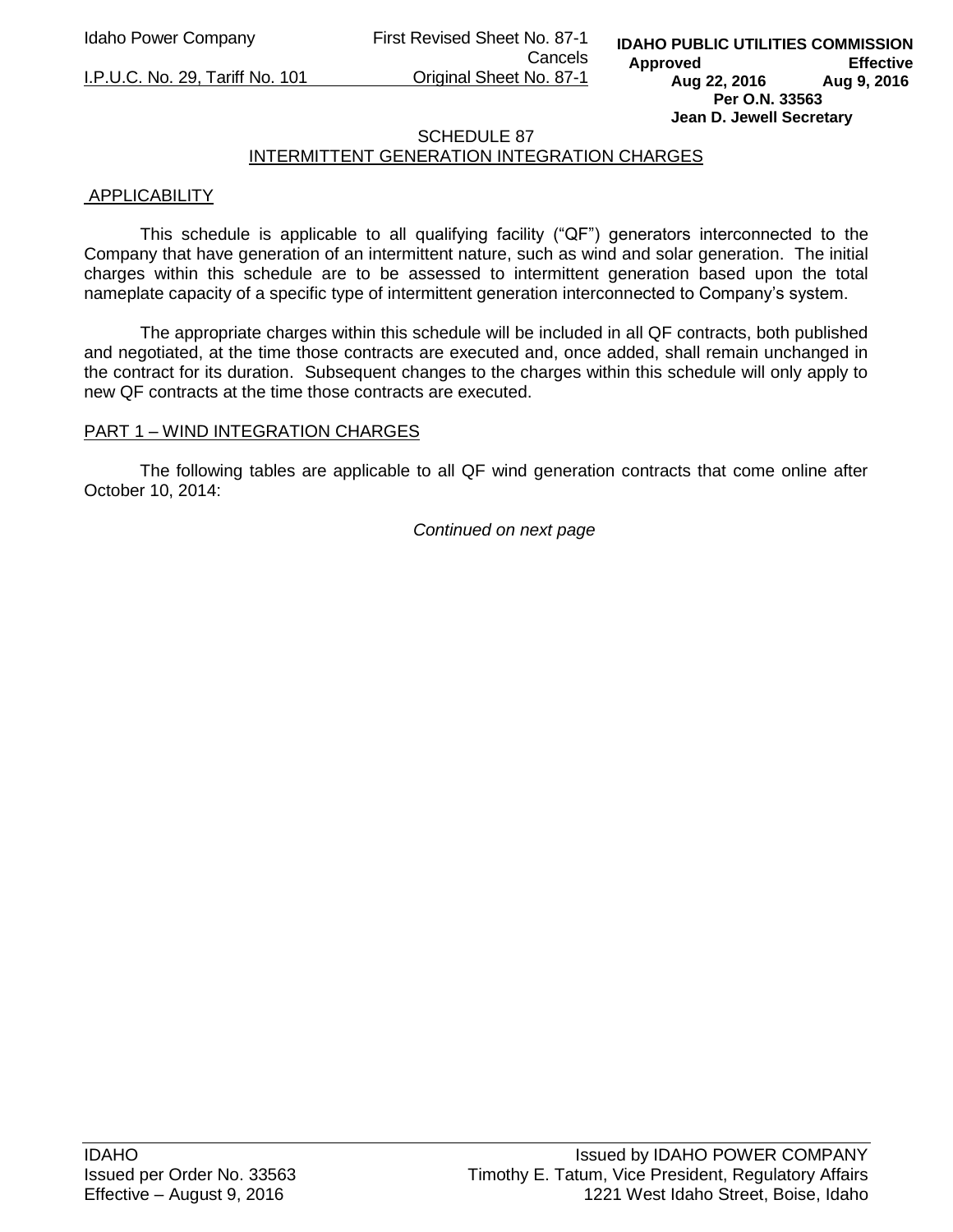**IDAHO PUBLIC UTILITIES COMMISSION** Approved **Effective**<br>
Oct. 27, 2014 **Oct. 10, 2014 Oct. 27, 2014 Per O.N. 33150 Jean D. Jewell Secretary** 

#### SCHEDULE 87 INTERMITTENT GENERATION INTEGRATION CHARGES (Continued)

| <b>LEVELIZED</b>    |                                           | <b>NON-LEVELIZED</b> |                  |
|---------------------|-------------------------------------------|----------------------|------------------|
|                     | 20 YEAR<br><b>CONTRACT</b><br><b>TERM</b> |                      | NON-             |
|                     | <b>LEVELIZED</b>                          | <b>CONTRACT</b>      | <b>LEVELIZED</b> |
| <b>ON-LINE YEAR</b> | <b>RATES</b>                              | <b>YEAR</b>          | <b>RATES</b>     |
| 2014                | 14.94                                     | 2014                 | 11.99            |
| 2015                | 15.39                                     | 2015                 | 12.35            |
| 2016                | 15.85                                     | 2016                 | 12.72            |
| 2017                | 16.33                                     | 2017                 | 13.10            |
| 2018                | 16.82                                     | 2018                 | 13.50            |
| 2019                | 17.32                                     | 2019                 | 13.90            |
|                     |                                           | 2020                 | 14.32            |
|                     |                                           | 2021                 | 14.75            |
|                     |                                           | 2022                 | 15.19            |
|                     |                                           | 2023                 | 15.65            |
|                     |                                           | 2024                 | 16.12            |
|                     |                                           | 2025                 | 16.60            |
|                     |                                           | 2026                 | 17.10            |
|                     |                                           | 2027                 | 17.61            |
|                     |                                           | 2028                 | 18.14            |
|                     |                                           | 2029                 | 18.68            |
|                     |                                           | 2030                 | 19.24            |
|                     |                                           | 2031                 | 19.82            |
|                     |                                           | 2032                 | 20.42            |
|                     |                                           | 2033                 | 21.03            |
|                     |                                           | 2034                 | 21.66            |
|                     |                                           | 2035                 | 22.31            |
|                     |                                           | 2036                 | 22.98            |
|                     |                                           | 2037                 | 23.67            |
|                     |                                           | 2038<br>2039         | 24.38<br>25.11   |
|                     |                                           |                      |                  |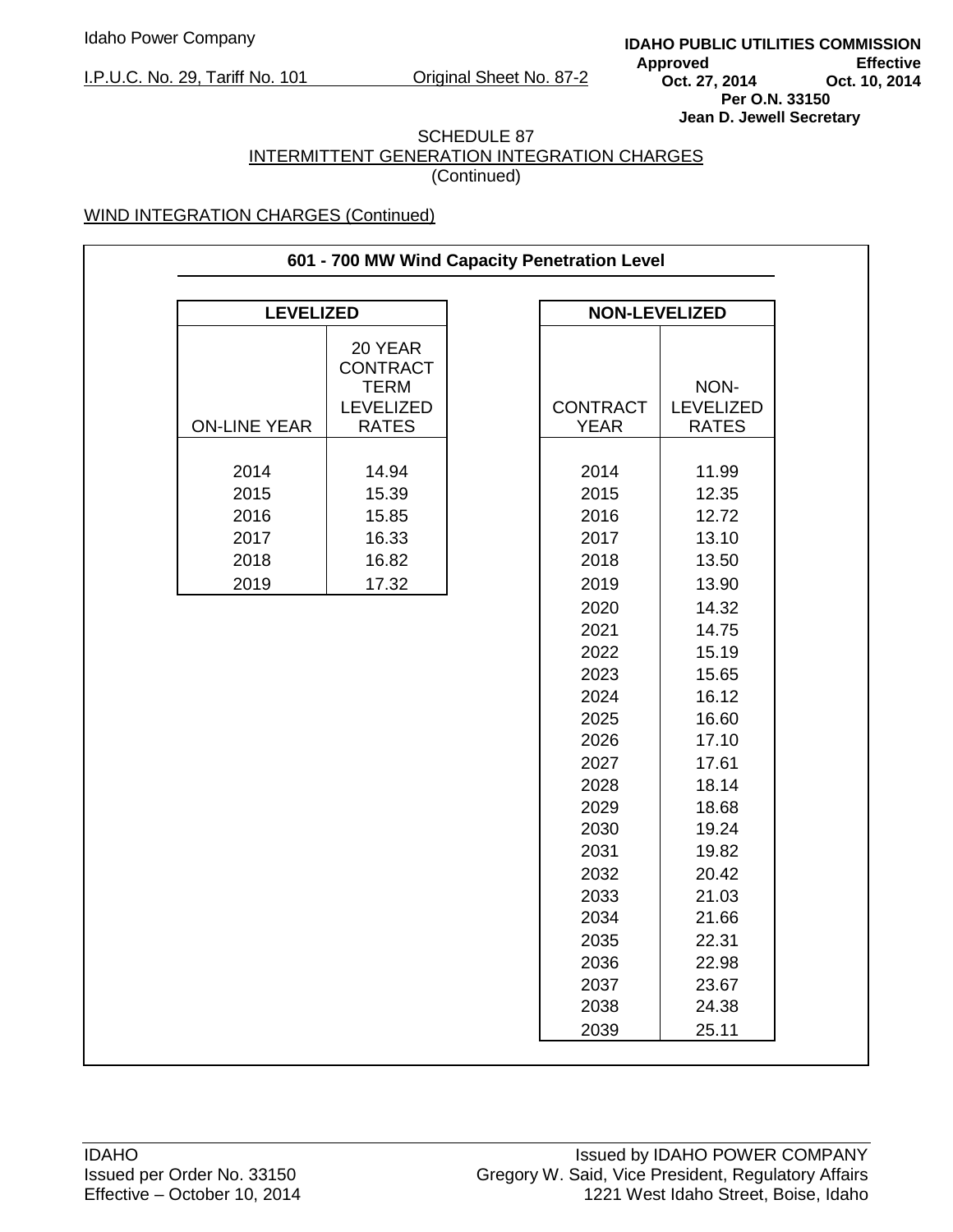**IDAHO PUBLIC UTILITIES COMMISSION** Approved **Effective**<br>
Oct. 27, 2014 **Oct. 10, 2014 Oct. 27, 2014 Per O.N. 33150 Jean D. Jewell Secretary** 

#### SCHEDULE 87 INTERMITTENT GENERATION INTEGRATION CHARGES (Continued)

| <b>LEVELIZED</b>    |                                                               | <b>NON-LEVELIZED</b> |                   |
|---------------------|---------------------------------------------------------------|----------------------|-------------------|
|                     | 20 YEAR<br><b>CONTRACT</b><br><b>TERM</b><br><b>LEVELIZED</b> | <b>CONTRACT</b>      | NON-<br>LEVELIZED |
| <b>ON-LINE YEAR</b> | <b>RATES</b>                                                  | <b>YEAR</b>          | <b>RATES</b>      |
|                     |                                                               |                      |                   |
| 2014                | 19.38                                                         | 2014                 | 15.55             |
| 2015                | 19.96                                                         | 2015                 | 16.02             |
| 2016                | 20.56                                                         | 2016                 | 16.50             |
| 2017                | 21.17                                                         | 2017                 | 17.00             |
| 2018                | 21.81                                                         | 2018                 | 17.51             |
| 2019                | 22.46                                                         | 2019                 | 18.03             |
|                     |                                                               | 2020                 | 18.57             |
|                     |                                                               | 2021                 | 19.13             |
|                     |                                                               | 2022                 | 19.70             |
|                     |                                                               | 2023                 | 20.29             |
|                     |                                                               | 2024                 | 20.90             |
|                     |                                                               | 2025                 | 21.53             |
|                     |                                                               | 2026                 | 22.18             |
|                     |                                                               | 2027                 | 22.84             |
|                     |                                                               | 2028                 | 23.53             |
|                     |                                                               | 2029                 | 24.23             |
|                     |                                                               | 2030                 | 24.96             |
|                     |                                                               | 2031                 | 25.71             |
|                     |                                                               | 2032                 | 26.48             |
|                     |                                                               | 2033                 | 27.27             |
|                     |                                                               | 2034                 | 28.09             |
|                     |                                                               | 2035                 | 28.93             |
|                     |                                                               | 2036                 | 29.80             |
|                     |                                                               | 2037                 | 30.70             |
|                     |                                                               | 2038                 | 31.62             |
|                     |                                                               | 2039                 | 32.57             |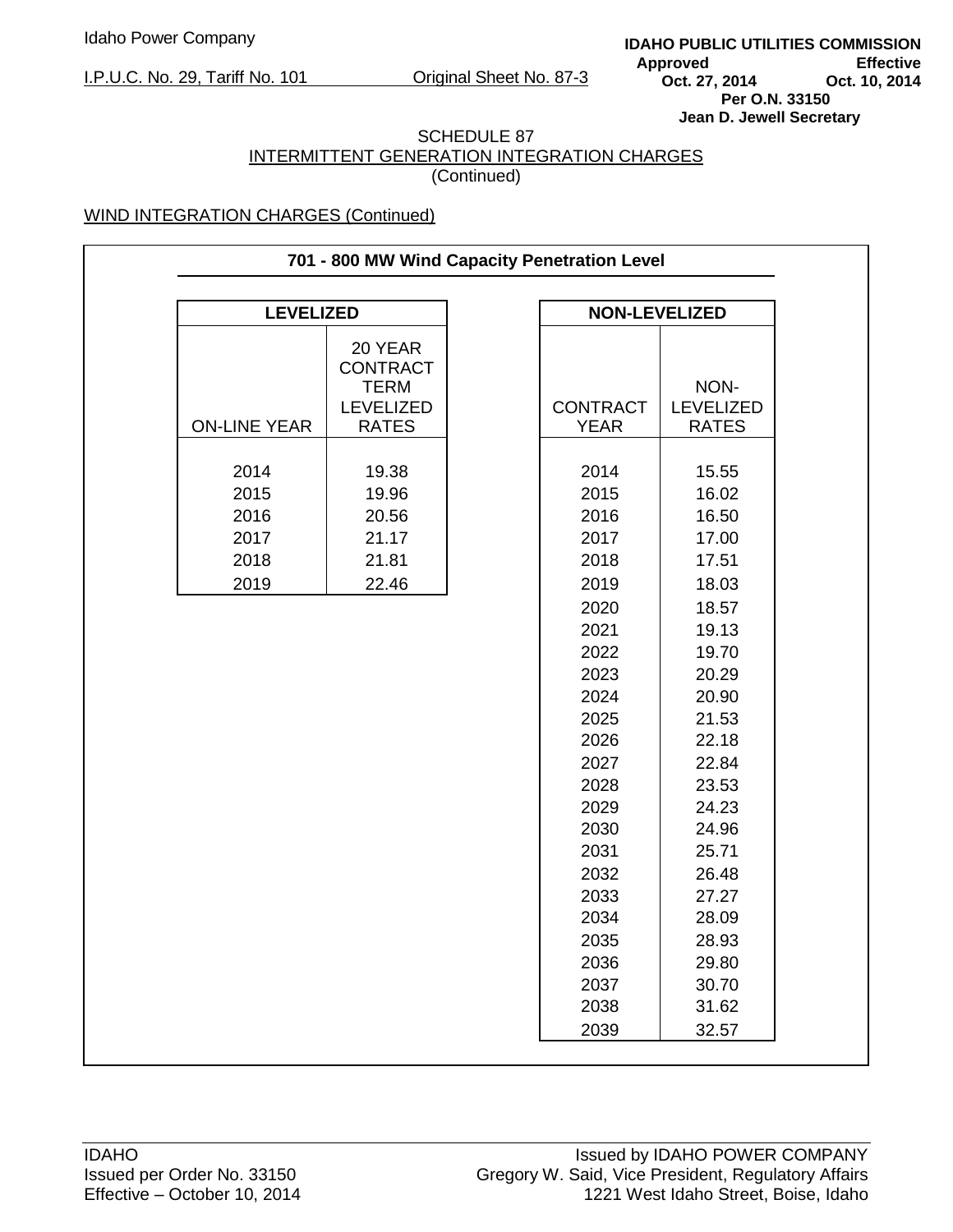**IDAHO PUBLIC UTILITIES COMMISSION** Approved **Effective**<br>
Oct. 27, 2014 **Oct. 10, 2014 Oct. 27, 2014 Per O.N. 33150 Jean D. Jewell Secretary** 

#### SCHEDULE 87 INTERMITTENT GENERATION INTEGRATION CHARGES (Continued)

| <b>LEVELIZED</b>    |                                                                               |                                | <b>NON-LEVELIZED</b>                     |
|---------------------|-------------------------------------------------------------------------------|--------------------------------|------------------------------------------|
| <b>ON-LINE YEAR</b> | 20 YEAR<br><b>CONTRACT</b><br><b>TERM</b><br><b>LEVELIZED</b><br><b>RATES</b> | <b>CONTRACT</b><br><b>YEAR</b> | NON-<br><b>LEVELIZED</b><br><b>RATES</b> |
|                     |                                                                               |                                |                                          |
| 2014                | 24.34                                                                         | 2014                           | 19.54                                    |
| 2015                | 25.07                                                                         | 2015                           | 20.13                                    |
| 2016                | 25.83                                                                         | 2016                           | 20.73                                    |
| 2017                | 26.60                                                                         | 2017                           | 21.35                                    |
| 2018                | 27.40                                                                         | 2018                           | 21.99                                    |
| 2019                | 28.22                                                                         | 2019                           | 22.65                                    |
|                     |                                                                               | 2020                           | 23.33                                    |
|                     |                                                                               | 2021                           | 24.03                                    |
|                     |                                                                               | 2022                           | 24.75                                    |
|                     |                                                                               | 2023                           | 25.50                                    |
|                     |                                                                               | 2024                           | 26.26                                    |
|                     |                                                                               | 2025                           | 27.05                                    |
|                     |                                                                               | 2026                           | 27.86                                    |
|                     |                                                                               | 2027                           | 28.70                                    |
|                     |                                                                               | 2028                           | 29.56                                    |
|                     |                                                                               | 2029                           | 30.44                                    |
|                     |                                                                               | 2030                           | 31.36                                    |
|                     |                                                                               | 2031                           | 32.30                                    |
|                     |                                                                               | 2032                           | 33.27                                    |
|                     |                                                                               | 2033                           | 34.26                                    |
|                     |                                                                               | 2034                           | 35.29                                    |
|                     |                                                                               | 2035                           | 36.35                                    |
|                     |                                                                               | 2036                           | 37.44                                    |
|                     |                                                                               | 2037                           | 38.56                                    |
|                     |                                                                               | 2038                           | 39.72                                    |
|                     |                                                                               |                                |                                          |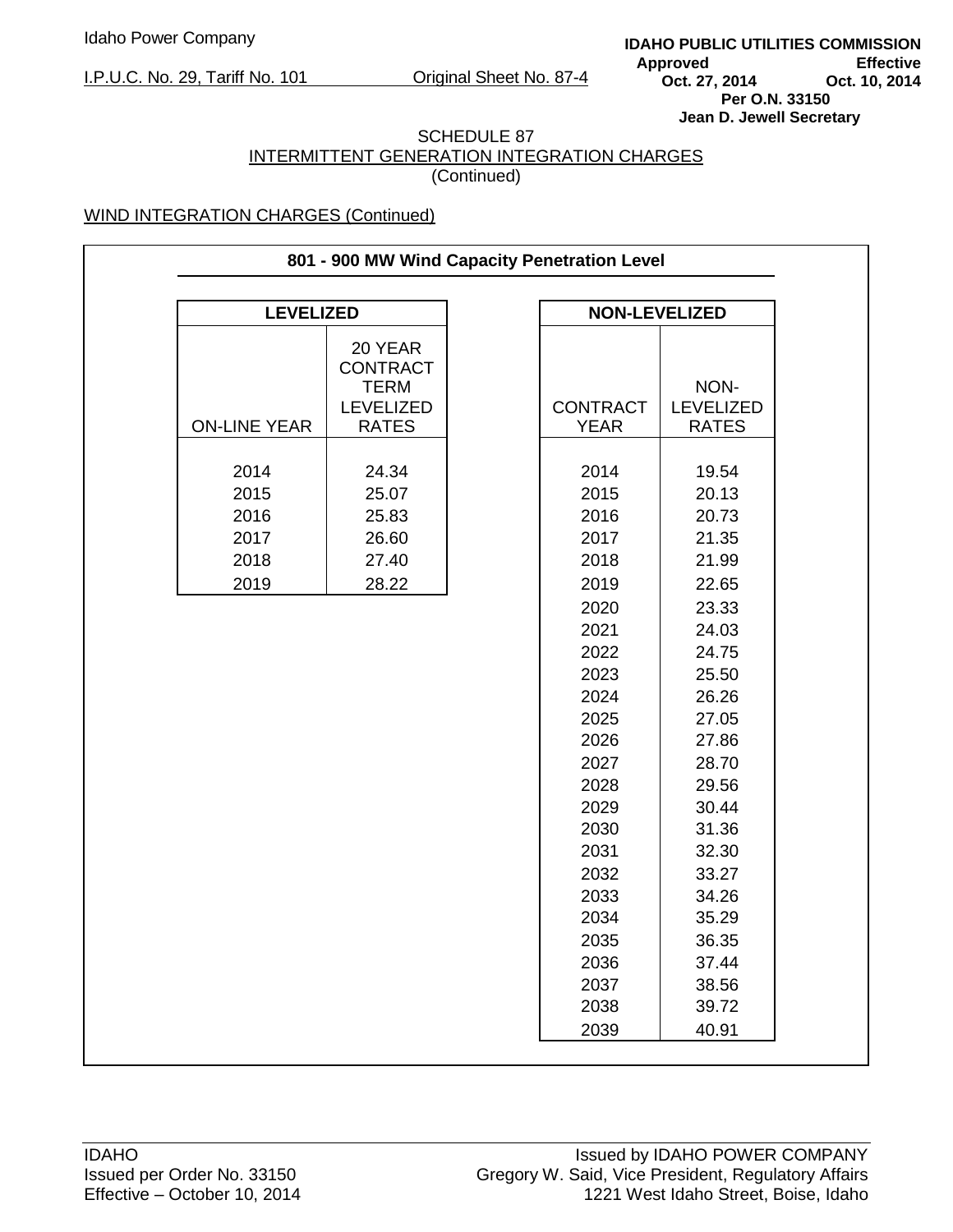**IDAHO PUBLIC UTILITIES COMMISSION** Approved **Effective**<br>
Oct. 27, 2014 **Oct. 10, 2014 Oct. 27, 2014 Per O.N. 33150 Jean D. Jewell Secretary** 

#### SCHEDULE 87 INTERMITTENT GENERATION INTEGRATION CHARGES (Continued)

| <b>LEVELIZED</b>    |                                                               |                 | <b>NON-LEVELIZED</b>     |
|---------------------|---------------------------------------------------------------|-----------------|--------------------------|
|                     | 20 YEAR<br><b>CONTRACT</b><br><b>TERM</b><br><b>LEVELIZED</b> | <b>CONTRACT</b> | NON-<br><b>LEVELIZED</b> |
| <b>ON-LINE YEAR</b> | <b>RATES</b>                                                  | <b>YEAR</b>     | <b>RATES</b>             |
|                     |                                                               |                 |                          |
| 2014                | 29.82                                                         | 2014            | 23.94                    |
| 2015                | 30.72                                                         | 2015            | 24.66                    |
| 2016                | 31.64                                                         | 2016            | 25.40                    |
| 2017                | 32.59                                                         | 2017            | 26.16                    |
| 2018                | 33.57                                                         | 2018            | 26.94                    |
| 2019                | 34.57                                                         | 2019            | 27.75                    |
|                     |                                                               | 2020            | 28.59                    |
|                     |                                                               | 2021            | 29.44                    |
|                     |                                                               | 2022            | 30.33                    |
|                     |                                                               | 2023            | 31.24                    |
|                     |                                                               | 2024            | 32.17                    |
|                     |                                                               | 2025            | 33.14                    |
|                     |                                                               | 2026            | 34.13                    |
|                     |                                                               | 2027            | 35.16                    |
|                     |                                                               | 2028            | 36.21                    |
|                     |                                                               | 2029            | 37.30                    |
|                     |                                                               | 2030            | 38.42                    |
|                     |                                                               | 2031            | 39.57                    |
|                     |                                                               | 2032            | 40.76                    |
|                     |                                                               | 2033            | 41.98                    |
|                     |                                                               | 2034            | 43.24                    |
|                     |                                                               | 2035            | 44.54                    |
|                     |                                                               | 2036            | 45.87                    |
|                     |                                                               | 2037            | 47.25                    |
|                     |                                                               | 2038            | 48.66                    |
|                     |                                                               | 2039            | 50.12                    |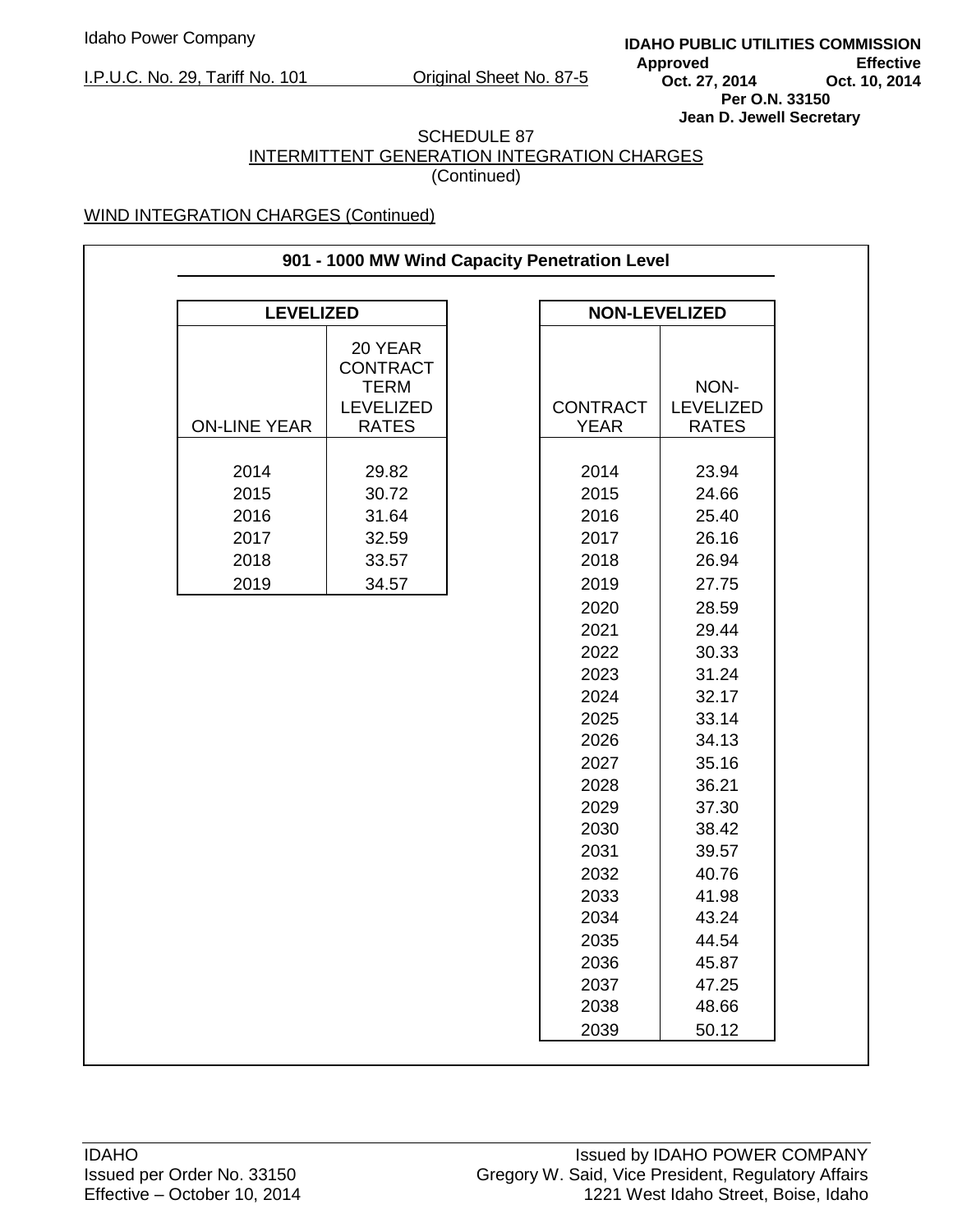**IDAHO PUBLIC UTILITIES COMMISSION** Approved **Effective**<br>
Oct. 27, 2014 **Oct. 10, 2014 Oct. 27, 2014 Per O.N. 33150 Jean D. Jewell Secretary** 

#### SCHEDULE 87 INTERMITTENT GENERATION INTEGRATION CHARGES (Continued)

| 1001 - 1100 MW Wind Capacity Penetration Level |                                                                               |  |                                                                                                                                                                              |                                                                                                                                                                                                    |  |  |
|------------------------------------------------|-------------------------------------------------------------------------------|--|------------------------------------------------------------------------------------------------------------------------------------------------------------------------------|----------------------------------------------------------------------------------------------------------------------------------------------------------------------------------------------------|--|--|
| <b>LEVELIZED</b>                               |                                                                               |  | <b>NON-LEVELIZED</b>                                                                                                                                                         |                                                                                                                                                                                                    |  |  |
| <b>ON-LINE YEAR</b>                            | 20 YEAR<br><b>CONTRACT</b><br><b>TERM</b><br><b>LEVELIZED</b><br><b>RATES</b> |  | <b>CONTRACT</b><br><b>YEAR</b>                                                                                                                                               | NON-<br><b>LEVELIZED</b><br><b>RATES</b>                                                                                                                                                           |  |  |
|                                                |                                                                               |  |                                                                                                                                                                              |                                                                                                                                                                                                    |  |  |
| 2014<br>2015<br>2016<br>2017<br>2018<br>2019   | 35.81<br>36.88<br>37.99<br>39.13<br>40.30<br>41.51                            |  | 2014<br>2015<br>2016<br>2017<br>2018<br>2019<br>2020<br>2021<br>2022<br>2023<br>2024<br>2025<br>2026<br>2027<br>2028<br>2029<br>2030<br>2031<br>2032<br>2033<br>2034<br>2035 | 28.74<br>29.60<br>30.49<br>31.41<br>32.35<br>33.32<br>34.32<br>35.35<br>36.41<br>37.50<br>38.63<br>39.78<br>40.98<br>42.21<br>43.47<br>44.78<br>46.12<br>47.51<br>48.93<br>50.40<br>51.91<br>53.47 |  |  |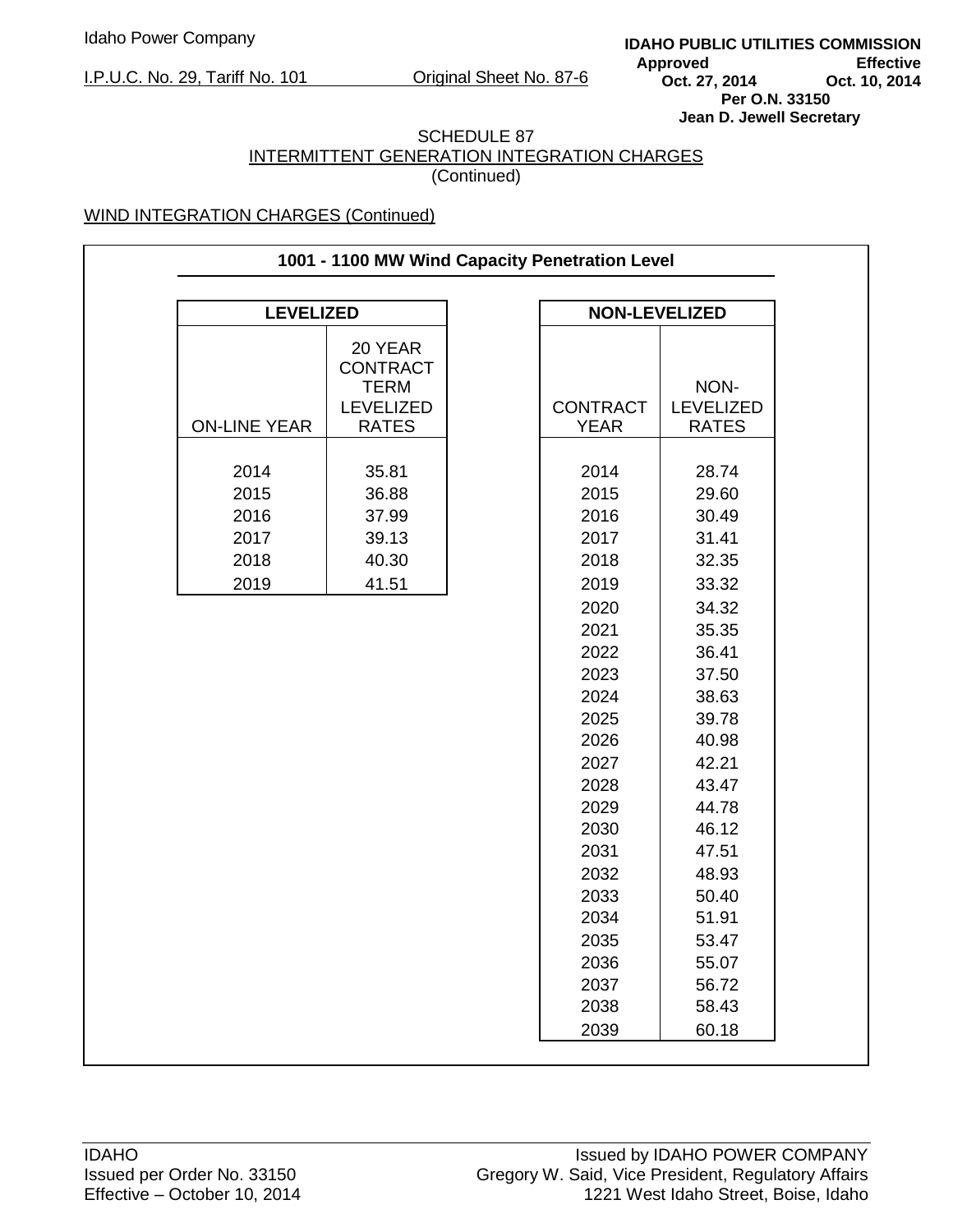**IDAHO PUBLIC UTILITIES COMMISSION** Approved **Effective**<br>
Oct. 27, 2014 **Oct. 10, 2014 Oct. 27, 2014 Per O.N. 33150 Jean D. Jewell Secretary** 

#### SCHEDULE 87 INTERMITTENT GENERATION INTEGRATION CHARGES (Continued)

| 1101 - 1200 MW Wind Capacity Penetration Level |                                                                        |  |                                                                                                                              |                                                                                                                                              |  |  |
|------------------------------------------------|------------------------------------------------------------------------|--|------------------------------------------------------------------------------------------------------------------------------|----------------------------------------------------------------------------------------------------------------------------------------------|--|--|
| <b>LEVELIZED</b>                               |                                                                        |  | <b>NON-LEVELIZED</b>                                                                                                         |                                                                                                                                              |  |  |
| <b>ON-LINE YEAR</b>                            | 20 YEAR<br><b>CONTRACT</b><br><b>TERM</b><br>LEVELIZED<br><b>RATES</b> |  | <b>CONTRACT</b><br><b>YEAR</b>                                                                                               | NON-<br><b>LEVELIZED</b><br><b>RATES</b>                                                                                                     |  |  |
|                                                |                                                                        |  |                                                                                                                              |                                                                                                                                              |  |  |
| 2014<br>2015<br>2016                           | 42.27<br>43.54<br>44.85                                                |  | 2014<br>2015<br>2016                                                                                                         | 33.93<br>34.95<br>36.00                                                                                                                      |  |  |
| 2017                                           | 46.19                                                                  |  | 2017                                                                                                                         | 37.08                                                                                                                                        |  |  |
| 2018                                           | 47.58                                                                  |  | 2018                                                                                                                         | 38.19                                                                                                                                        |  |  |
| 2019                                           | 49.01                                                                  |  | 2019                                                                                                                         | 39.34                                                                                                                                        |  |  |
|                                                |                                                                        |  | 2021<br>2022<br>2023<br>2024<br>2025<br>2026<br>2027<br>2028<br>2029<br>2030<br>2031<br>2032<br>2033<br>2034<br>2035<br>2036 | 41.73<br>42.98<br>44.27<br>45.60<br>46.97<br>48.38<br>49.83<br>51.33<br>52.87<br>54.45<br>56.09<br>57.77<br>59.50<br>61.29<br>63.12<br>65.02 |  |  |
|                                                |                                                                        |  | 2037<br>2038                                                                                                                 | 66.97<br>68.98                                                                                                                               |  |  |
|                                                |                                                                        |  | 2039                                                                                                                         | 71.05                                                                                                                                        |  |  |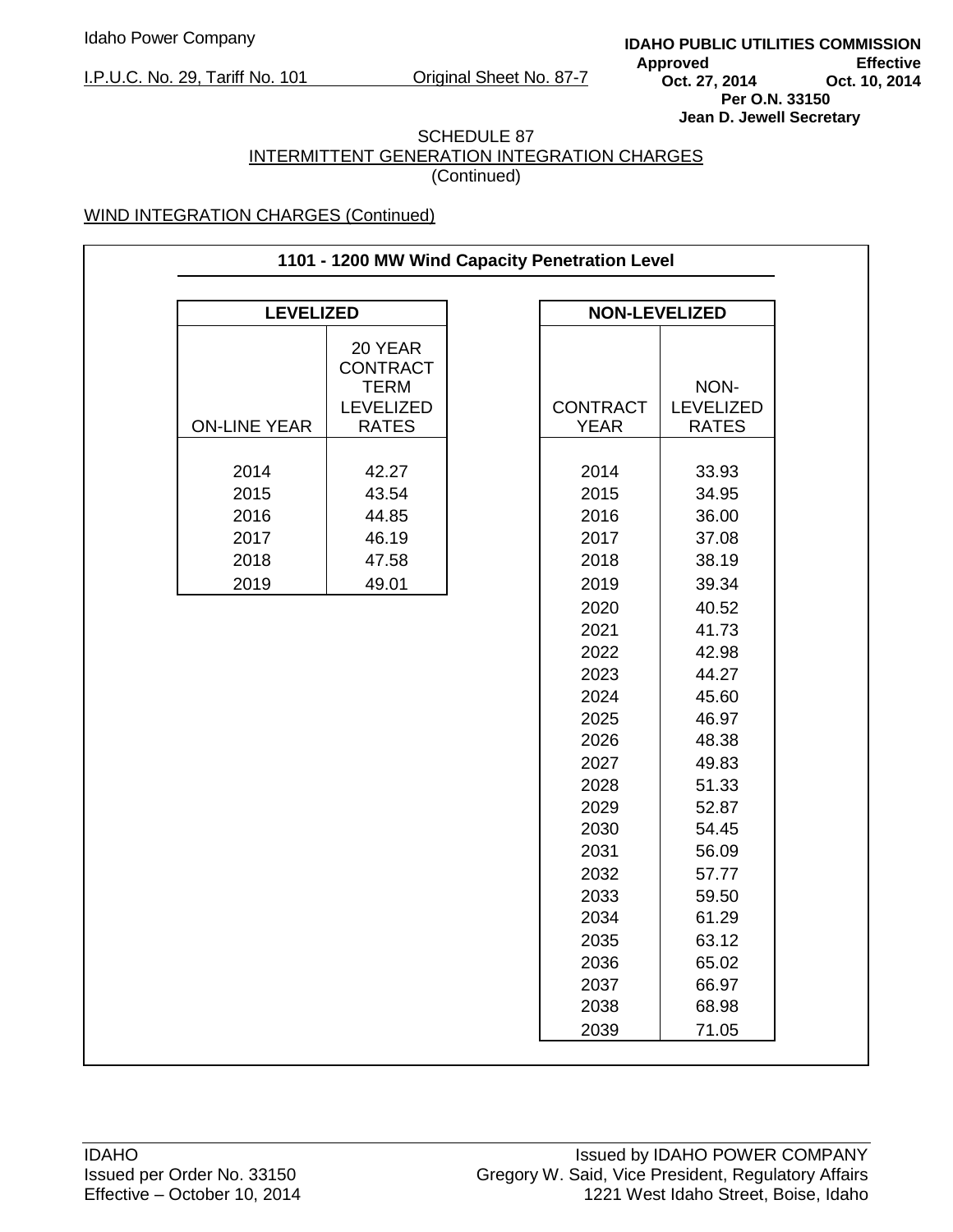Idaho Power Company First Revised Sheet No. 87-8

Cancels<br>Original Sheet No. 87-8

## I.P.U.C. No. 29, Tariff No. 101

#### SCHEDULE 87 INTERMITTENT GENERATION INTEGRATION CHARGES (Continued)

### PART 2 – SOLAR INTEGRATION CHARGES

The following tables are applicable to all QF solar generation contracts that come online after February 11, 2015:

*Continued on next page*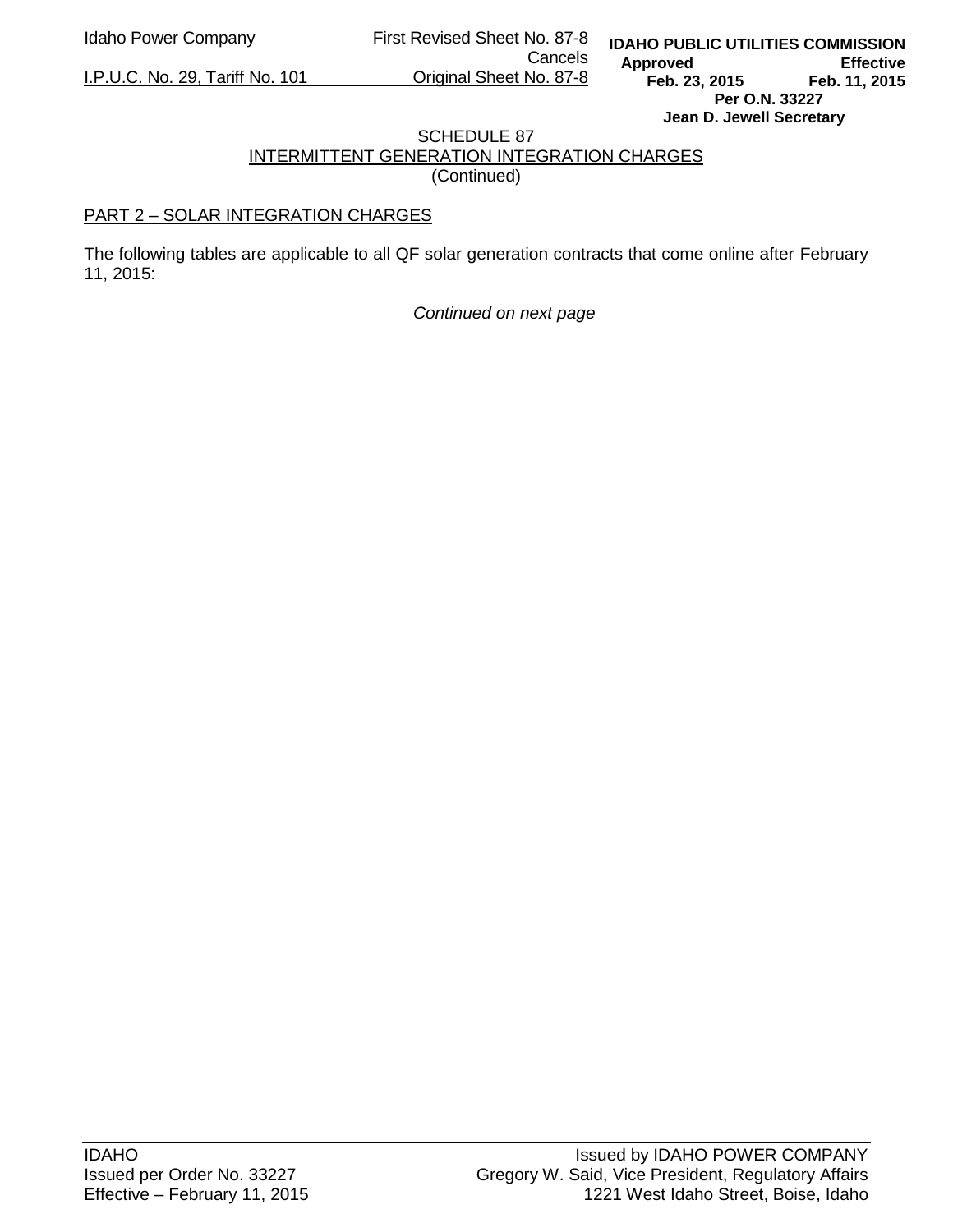Idaho Power Company First Revised Sheet No. 87-9 Cancels<br>Original Sheet No. 87-9

I.P.U.C. No. 29, Tariff No. 101

#### SCHEDULE 87 INTERMITTENT GENERATION INTEGRATION CHARGES (Continued)

| <b>LEVELIZED</b><br><b>NON-LEVELIZED</b> |                                                                               |  |                 |                                          |  |
|------------------------------------------|-------------------------------------------------------------------------------|--|-----------------|------------------------------------------|--|
|                                          |                                                                               |  |                 |                                          |  |
|                                          | 20 YEAR<br><b>CONTRACT</b><br><b>TERM</b><br><b>LEVELIZED</b><br><b>RATES</b> |  | <b>CONTRACT</b> | NON-<br><b>LEVELIZED</b><br><b>RATES</b> |  |
| <b>ON-LINE YEAR</b>                      | (\$/MWh)                                                                      |  | <b>YEAR</b>     | (\$/MWh)                                 |  |
| 2016<br>2017                             | 0.04<br>0.04                                                                  |  | 2016<br>2017    | 0.04<br>0.04                             |  |
| 2018                                     | 0.04                                                                          |  | 2018            | 0.04                                     |  |
| 2019                                     | 0.05                                                                          |  | 2019            | 0.04                                     |  |
| 2020                                     | 0.05                                                                          |  | 2020<br>2021    | 0.04<br>0.04                             |  |
| 2021                                     | 0.05                                                                          |  | 2022            | 0.04                                     |  |
|                                          |                                                                               |  | 2023            | 0.04                                     |  |
|                                          |                                                                               |  | 2024            | 0.04                                     |  |
|                                          |                                                                               |  | 2025            | 0.04                                     |  |
|                                          |                                                                               |  | 2026            | 0.04                                     |  |
|                                          |                                                                               |  | 2027            | 0.05                                     |  |
|                                          |                                                                               |  | 2028            | 0.05                                     |  |
|                                          |                                                                               |  | 2029            | 0.05                                     |  |
|                                          |                                                                               |  | 2030            | 0.05                                     |  |
|                                          |                                                                               |  | 2031            | 0.05                                     |  |
|                                          |                                                                               |  | 2032            | 0.05                                     |  |
|                                          |                                                                               |  | 2033            | 0.05                                     |  |
|                                          |                                                                               |  | 2034            | 0.05                                     |  |
|                                          |                                                                               |  | 2035            | 0.05                                     |  |
|                                          |                                                                               |  | 2036            | 0.06                                     |  |
|                                          |                                                                               |  | 2037            | 0.06                                     |  |
|                                          |                                                                               |  | 2038            | 0.06                                     |  |
|                                          |                                                                               |  | 2039            | 0.06                                     |  |
|                                          |                                                                               |  | 2040            | 0.06                                     |  |
|                                          |                                                                               |  | 2041            | 0.06                                     |  |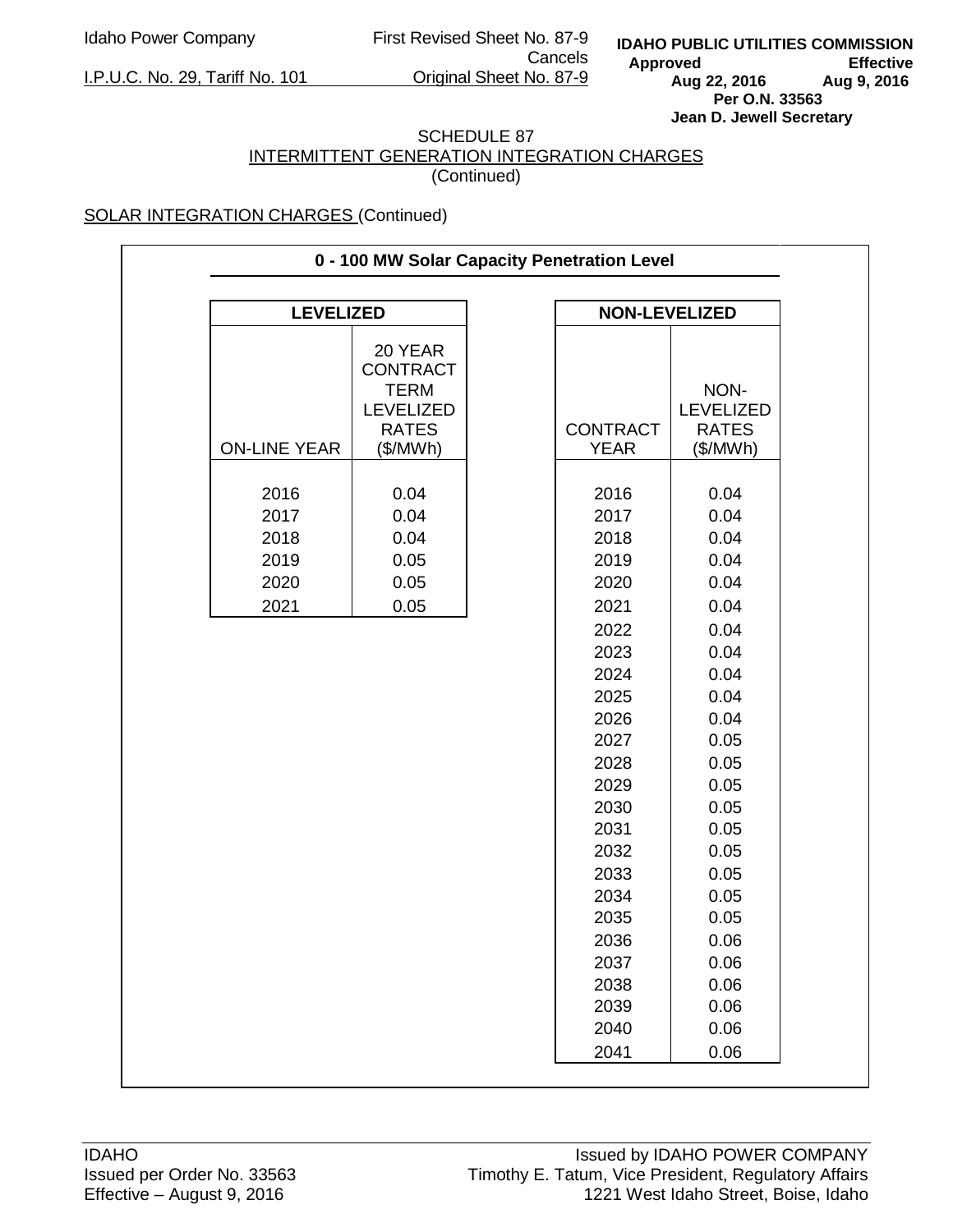I.P.U.C. No. 29, Tariff No. 101

Idaho Power Company First Revised Sheet No. 87-10 Cancels<br>Original Sheet No. 87-10

**IDAHO PUBLIC UTILITIES COMMISSION** Approved Effective<br>Aug 22, 2016 Aug 9, 2016 **Aug 22, 2016 Aug 9, 2016 Per O.N. 33563 Jean D. Jewell Secretary** 

## SCHEDULE 87 INTERMITTENT GENERATION INTEGRATION CHARGES

(Continued)

| 101 - 200 MW Solar Capacity Penetration Level |                                                                                           |  |                                                                                                                                                      |                                                                                                                                                      |  |  |
|-----------------------------------------------|-------------------------------------------------------------------------------------------|--|------------------------------------------------------------------------------------------------------------------------------------------------------|------------------------------------------------------------------------------------------------------------------------------------------------------|--|--|
| <b>NON-LEVELIZED</b><br><b>LEVELIZED</b>      |                                                                                           |  |                                                                                                                                                      |                                                                                                                                                      |  |  |
|                                               |                                                                                           |  |                                                                                                                                                      |                                                                                                                                                      |  |  |
| <b>ON-LINE YEAR</b>                           | 20 YEAR<br><b>CONTRACT</b><br><b>TERM</b><br><b>LEVELIZED</b><br><b>RATES</b><br>(\$/MWh) |  | <b>CONTRACT</b><br><b>YEAR</b>                                                                                                                       | NON-<br><b>LEVELIZE</b><br><b>D RATES</b><br>(\$/MWh)                                                                                                |  |  |
| 2016<br>2017<br>2018<br>2019<br>2020<br>2021  | 0.19<br>0.20<br>0.20<br>0.21<br>0.21<br>0.22                                              |  | 2016<br>2017<br>2018<br>2019<br>2020<br>2021                                                                                                         | 0.16<br>0.17<br>0.17<br>0.18<br>0.18<br>0.18                                                                                                         |  |  |
|                                               |                                                                                           |  | 2022<br>2023<br>2024<br>2025<br>2026<br>2027<br>2028<br>2029<br>2030<br>2031<br>2032<br>2033<br>2034<br>2035<br>2036<br>2037<br>2038<br>2039<br>2040 | 0.19<br>0.19<br>0.20<br>0.20<br>0.20<br>0.21<br>0.21<br>0.22<br>0.22<br>0.23<br>0.23<br>0.24<br>0.24<br>0.25<br>0.25<br>0.26<br>0.27<br>0.27<br>0.28 |  |  |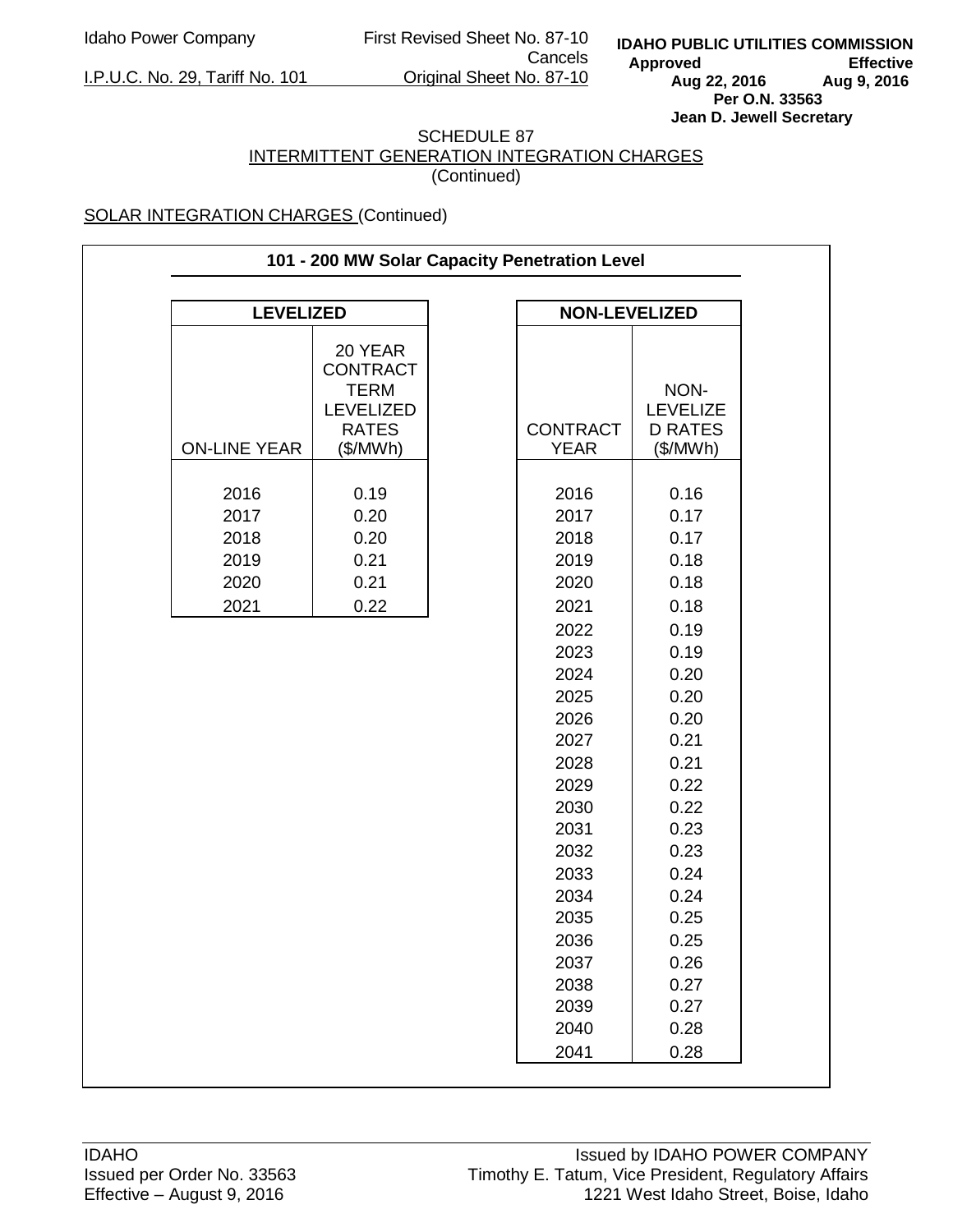I.P.U.C. No. 29, Tariff No. 101

Idaho Power Company First Revised Sheet No. 87-11 Cancels<br>Original Sheet No. 87-11

**IDAHO PUBLIC UTILITIES COMMISSION** Approved Effective<br>Aug 22, 2016 Aug 9, 2016 **Aug 22, 2016 Aug 9, 2016 Per O.N. 33563 Jean D. Jewell Secretary** 

#### SCHEDULE 87 INTERMITTENT GENERATION INTEGRATION CHARGES (Continued)

| 201 - 300 MW Solar Capacity Penetration Level |                                                                                           |  |                                                                                                                                              |                                                                                                                                              |  |  |
|-----------------------------------------------|-------------------------------------------------------------------------------------------|--|----------------------------------------------------------------------------------------------------------------------------------------------|----------------------------------------------------------------------------------------------------------------------------------------------|--|--|
| <b>LEVELIZED</b><br><b>NON-LEVELIZED</b>      |                                                                                           |  |                                                                                                                                              |                                                                                                                                              |  |  |
|                                               |                                                                                           |  |                                                                                                                                              |                                                                                                                                              |  |  |
| <b>ON-LINE YEAR</b>                           | 20 YEAR<br><b>CONTRACT</b><br><b>TERM</b><br><b>LEVELIZED</b><br><b>RATES</b><br>(\$/MWh) |  | <b>CONTRACT</b><br><b>YEAR</b>                                                                                                               | NON-<br><b>LEVELIZE</b><br><b>D RATES</b><br>(\$/MWh)                                                                                        |  |  |
| 2016<br>2017<br>2018<br>2019<br>2020<br>2021  | 0.41<br>0.42<br>0.43<br>0.44<br>0.44<br>0.45                                              |  | 2016<br>2017<br>2018<br>2019<br>2020<br>2021<br>2022<br>2023<br>2024<br>2025<br>2026<br>2027<br>2028<br>2029<br>2030<br>2031<br>2032<br>2033 | 0.34<br>0.35<br>0.36<br>0.37<br>0.38<br>0.38<br>0.39<br>0.40<br>0.41<br>0.42<br>0.43<br>0.44<br>0.45<br>0.46<br>0.47<br>0.48<br>0.49<br>0.50 |  |  |
|                                               |                                                                                           |  | 2034<br>2035<br>2036<br>2037                                                                                                                 | 0.51<br>0.52<br>0.53<br>0.54                                                                                                                 |  |  |
|                                               |                                                                                           |  | 2038<br>2039<br>2040<br>2041                                                                                                                 | 0.56<br>0.57<br>0.58<br>0.59                                                                                                                 |  |  |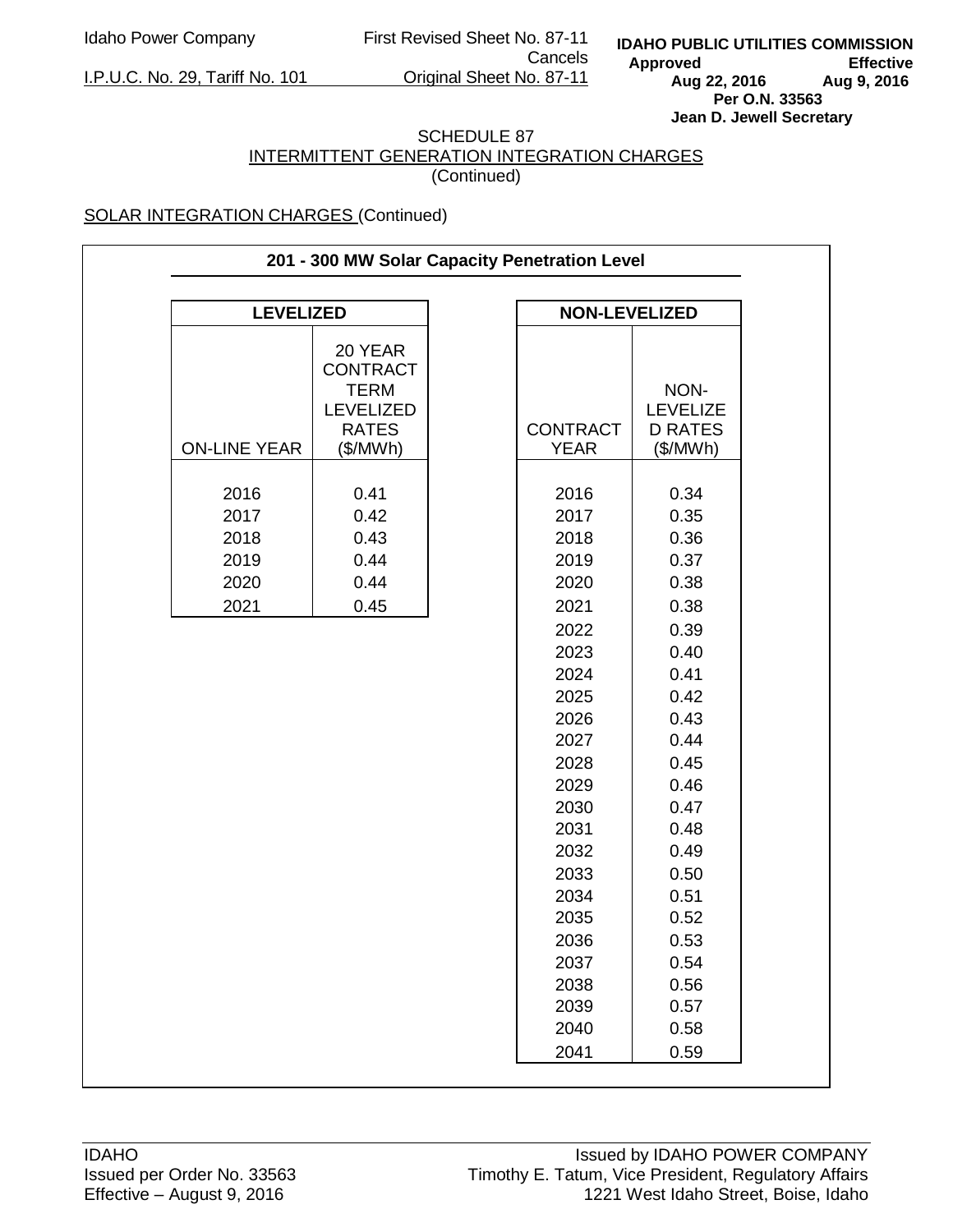Idaho Power Company First Revised Sheet No. 87-12 Cancels<br>Original Sheet No. 87-12

I.P.U.C. No. 29, Tariff No. 101

**IDAHO PUBLIC UTILITIES COMMISSION** Approved Effective<br>Aug 22, 2016 Aug 9, 2016 **Aug 22, 2016 Aug 9, 2016 Per O.N. 33563 Jean D. Jewell Secretary** 

#### SCHEDULE 87 INTERMITTENT GENERATION INTEGRATION CHARGES (Continued)

| 301 - 400 MW Solar Capacity Penetration Level |                                                                                           |  |                                                                                                                                                                                                      |                                                                                                                                                                                                      |  |  |
|-----------------------------------------------|-------------------------------------------------------------------------------------------|--|------------------------------------------------------------------------------------------------------------------------------------------------------------------------------------------------------|------------------------------------------------------------------------------------------------------------------------------------------------------------------------------------------------------|--|--|
|                                               |                                                                                           |  |                                                                                                                                                                                                      |                                                                                                                                                                                                      |  |  |
| <b>LEVELIZED</b>                              |                                                                                           |  | <b>NON-LEVELIZED</b>                                                                                                                                                                                 |                                                                                                                                                                                                      |  |  |
| <b>ON-LINE</b><br><b>YEAR</b>                 | 20 YEAR<br><b>CONTRAC</b><br><b>TTERM</b><br><b>LEVELIZED</b><br><b>RATES</b><br>(\$/MWh) |  | <b>CONTRAC</b><br><b>TYEAR</b>                                                                                                                                                                       | NON-<br><b>LEVELIZE</b><br><b>D RATES</b><br>(\$/MWh)                                                                                                                                                |  |  |
| 2016<br>2017<br>2018<br>2019<br>2020<br>2021  | 0.64<br>0.65<br>0.67<br>0.68<br>0.70<br>0.71                                              |  | 2016<br>2017<br>2018<br>2019<br>2020<br>2021<br>2022<br>2023<br>2024<br>2025<br>2026<br>2027<br>2028<br>2029<br>2030<br>2031<br>2032<br>2033<br>2034<br>2035<br>2036<br>2037<br>2038<br>2039<br>2040 | 0.54<br>0.55<br>0.56<br>0.57<br>0.59<br>0.60<br>0.61<br>0.63<br>0.64<br>0.66<br>0.67<br>0.68<br>0.70<br>0.71<br>0.73<br>0.75<br>0.76<br>0.78<br>0.80<br>0.81<br>0.83<br>0.85<br>0.87<br>0.89<br>0.91 |  |  |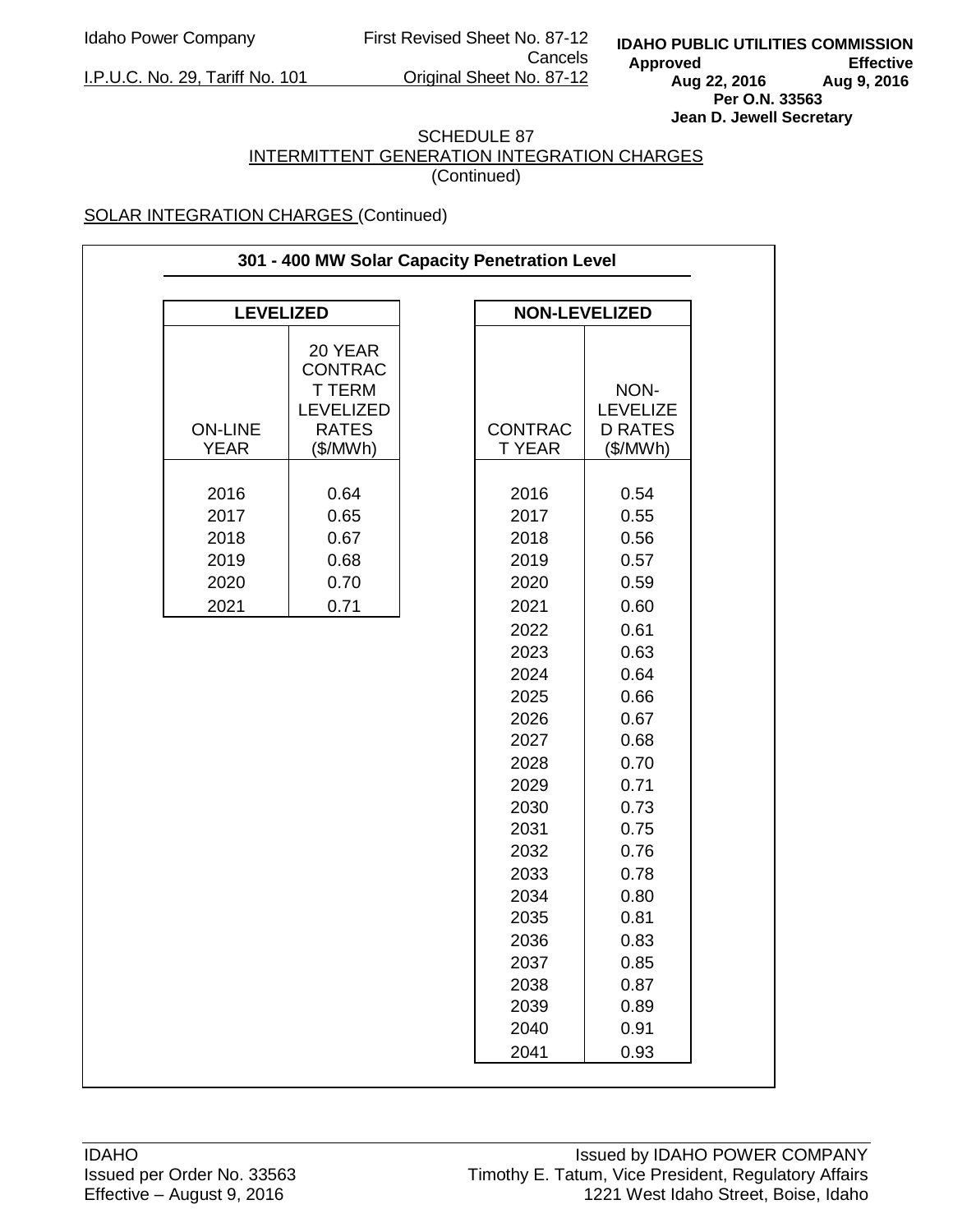I.P.U.C. No. 29, Tariff No. 101

Idaho Power Company First Revised Sheet No. 87-13 Cancels<br>Original Sheet No. 87-13

**IDAHO PUBLIC UTILITIES COMMISSION** Approved Effective<br>Aug 22, 2016 Aug 9, 2016 **Aug 22, 2016 Aug 9, 2016 Per O.N. 33563 Jean D. Jewell Secretary** 

## SCHEDULE 87 INTERMITTENT GENERATION INTEGRATION CHARGES

(Continued)

| 401 - 500 MW Solar Capacity Penetration Level |                                                                                           |  |                                                                                                                                                                                              |                                                                                                                                                                                              |  |  |
|-----------------------------------------------|-------------------------------------------------------------------------------------------|--|----------------------------------------------------------------------------------------------------------------------------------------------------------------------------------------------|----------------------------------------------------------------------------------------------------------------------------------------------------------------------------------------------|--|--|
| <b>LEVELIZED</b>                              |                                                                                           |  | <b>NON-LEVELIZED</b>                                                                                                                                                                         |                                                                                                                                                                                              |  |  |
| <b>ON-LINE YEAR</b>                           | 20 YEAR<br><b>CONTRACT</b><br><b>TERM</b><br><b>LEVELIZED</b><br><b>RATES</b><br>(\$/MWh) |  | <b>CONTRACT</b><br><b>YEAR</b>                                                                                                                                                               | NON-<br><b>LEVELIZE</b><br><b>D RATES</b><br>(\$/MWh)                                                                                                                                        |  |  |
| 2016<br>2017<br>2018<br>2019<br>2020<br>2021  | 0.84<br>0.86<br>0.88<br>0.90<br>0.92<br>0.94                                              |  | 2016<br>2017<br>2018<br>2019<br>2020<br>2021<br>2022<br>2023<br>2024<br>2025<br>2026<br>2027<br>2028<br>2029<br>2030<br>2031<br>2032<br>2033<br>2034<br>2035<br>2036<br>2037<br>2038<br>2039 | 0.71<br>0.73<br>0.75<br>0.76<br>0.78<br>0.80<br>0.81<br>0.83<br>0.85<br>0.87<br>0.89<br>0.91<br>0.93<br>0.95<br>0.97<br>0.99<br>1.01<br>1.03<br>1.06<br>1.08<br>1.10<br>1.13<br>1.15<br>1.18 |  |  |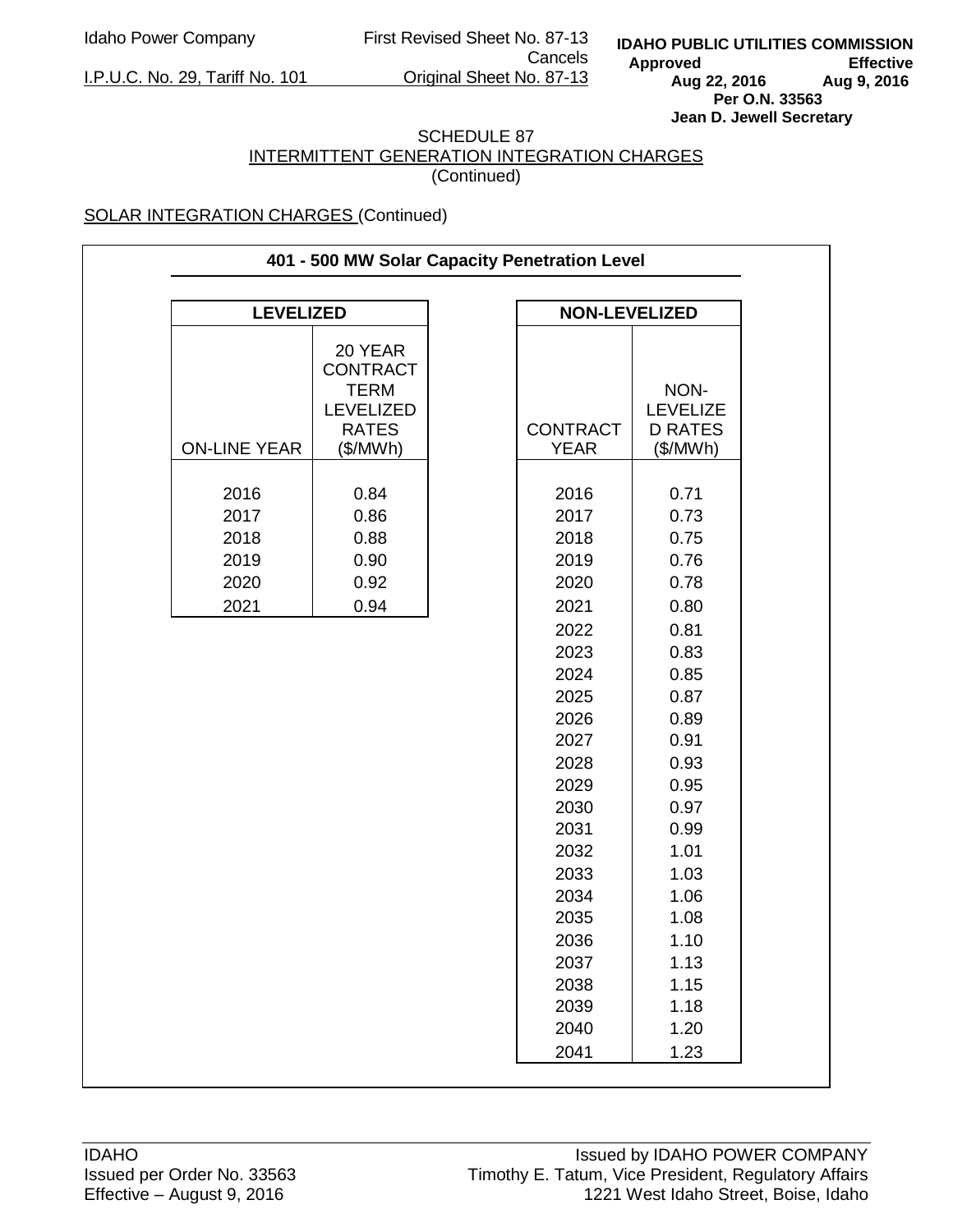Idaho Power Company First Revised Sheet No. 87-14 Cancels<br>Original Sheet No. 87-14

**IDAHO PUBLIC UTILITIES COMMISSION** Approved Effective<br>Aug 22, 2016 Aug 9, 2016 **Aug 22, 2016 Aug 9, 2016 Per O.N. 33563 Jean D. Jewell Secretary** 

I.P.U.C. No. 29, Tariff No. 101

#### SCHEDULE 87 INTERMITTENT GENERATION INTEGRATION CHARGES (Continued)

| 501 - 600 MW Solar Capacity Penetration Level |                                                                               |  |                              |                                           |  |  |
|-----------------------------------------------|-------------------------------------------------------------------------------|--|------------------------------|-------------------------------------------|--|--|
| <b>LEVELIZED</b>                              |                                                                               |  | <b>NON-LEVELIZED</b>         |                                           |  |  |
|                                               | 20 YEAR<br><b>CONTRACT</b><br><b>TERM</b><br><b>LEVELIZED</b><br><b>RATES</b> |  | <b>CONTRACT</b>              | NON-<br><b>LEVELIZE</b><br><b>D RATES</b> |  |  |
| <b>ON-LINE YEAR</b>                           | (\$/MWh)                                                                      |  | <b>YEAR</b>                  | (\$/MWh)                                  |  |  |
| 2016<br>2017<br>2018<br>2019                  | 1.01<br>1.03<br>1.06<br>1.08                                                  |  | 2016<br>2017<br>2018<br>2019 | 0.86<br>0.87<br>0.89<br>0.91              |  |  |
| 2020                                          | 1.10                                                                          |  | 2020                         | 0.93                                      |  |  |
| 2021                                          | 1.13                                                                          |  | 2021                         | 0.95                                      |  |  |
|                                               |                                                                               |  | 2022<br>2023<br>2024         | 0.97<br>1.00<br>1.02                      |  |  |
|                                               |                                                                               |  | 2025                         | 1.04                                      |  |  |
|                                               |                                                                               |  | 2026                         | 1.06                                      |  |  |
|                                               |                                                                               |  | 2027                         | 1.09                                      |  |  |
|                                               |                                                                               |  | 2028                         | 1.11                                      |  |  |
|                                               |                                                                               |  | 2029                         | 1.13                                      |  |  |
|                                               |                                                                               |  | 2030                         | 1.16                                      |  |  |
|                                               |                                                                               |  | 2031                         | 1.19                                      |  |  |
|                                               |                                                                               |  | 2032                         | 1.21                                      |  |  |
|                                               |                                                                               |  | 2033                         | 1.24                                      |  |  |
|                                               |                                                                               |  | 2034                         | 1.26                                      |  |  |
|                                               |                                                                               |  | 2035                         | 1.29                                      |  |  |
|                                               |                                                                               |  | 2036                         | 1.32                                      |  |  |
|                                               |                                                                               |  | 2037                         | 1.35                                      |  |  |
|                                               |                                                                               |  | 2038                         | 1.38                                      |  |  |
|                                               |                                                                               |  | 2039                         | 1.41                                      |  |  |
|                                               |                                                                               |  | 2040                         | 1.44                                      |  |  |
|                                               |                                                                               |  | 2041                         | 1.47                                      |  |  |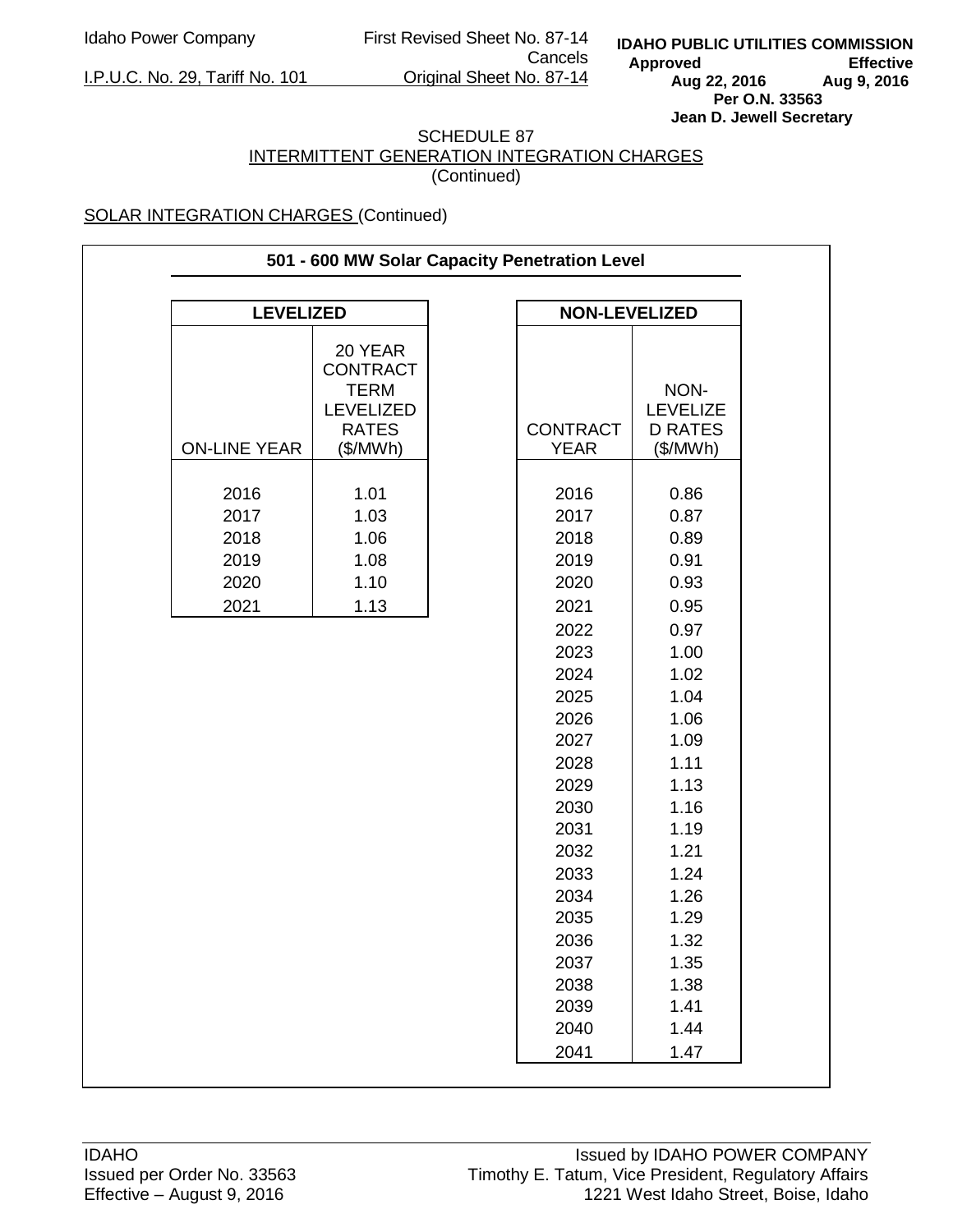Idaho Power Company First Revised Sheet No. 87-15 Cancels<br>Original Sheet No. 87-15

I.P.U.C. No. 29, Tariff No. 101

**IDAHO PUBLIC UTILITIES COMMISSION** Approved Effective<br>Aug 22, 2016 Aug 9, 2016 **Aug 22, 2016 Aug 9, 2016 Per O.N. 33563 Jean D. Jewell Secretary** 

#### SCHEDULE 87 INTERMITTENT GENERATION INTEGRATION CHARGES (Continued)

| 601 - 700 MW Solar Capacity Penetration Level |                                                                                           |  |                                                                                                                                              |                                                                                                                                              |  |  |
|-----------------------------------------------|-------------------------------------------------------------------------------------------|--|----------------------------------------------------------------------------------------------------------------------------------------------|----------------------------------------------------------------------------------------------------------------------------------------------|--|--|
|                                               |                                                                                           |  |                                                                                                                                              |                                                                                                                                              |  |  |
| <b>LEVELIZED</b>                              |                                                                                           |  | <b>NON-LEVELIZED</b>                                                                                                                         |                                                                                                                                              |  |  |
| <b>ON-LINE YEAR</b>                           | 20 YEAR<br><b>CONTRACT</b><br><b>TERM</b><br><b>LEVELIZED</b><br><b>RATES</b><br>(\$/MWh) |  | <b>CONTRACT</b><br><b>YEAR</b>                                                                                                               | NON-<br><b>LEVELIZE</b><br><b>D RATES</b><br>(\$/MWh)                                                                                        |  |  |
| 2016<br>2017<br>2018<br>2019<br>2020<br>2021  | 1.12<br>1.15<br>1.17<br>1.20<br>1.22<br>1.25                                              |  | 2016<br>2017<br>2018<br>2019<br>2020<br>2021                                                                                                 | 0.95<br>0.97<br>0.99<br>1.01<br>1.03<br>1.06                                                                                                 |  |  |
|                                               |                                                                                           |  | 2022<br>2023<br>2024<br>2025<br>2026<br>2027<br>2028<br>2029<br>2030<br>2031<br>2032<br>2033<br>2034<br>2035<br>2036<br>2037<br>2038<br>2039 | 1.08<br>1.10<br>1.13<br>1.15<br>1.18<br>1.20<br>1.23<br>1.26<br>1.29<br>1.31<br>1.34<br>1.37<br>1.40<br>1.43<br>1.46<br>1.50<br>1.53<br>1.56 |  |  |
|                                               |                                                                                           |  | 2040<br>2041                                                                                                                                 | 1.60<br>1.63                                                                                                                                 |  |  |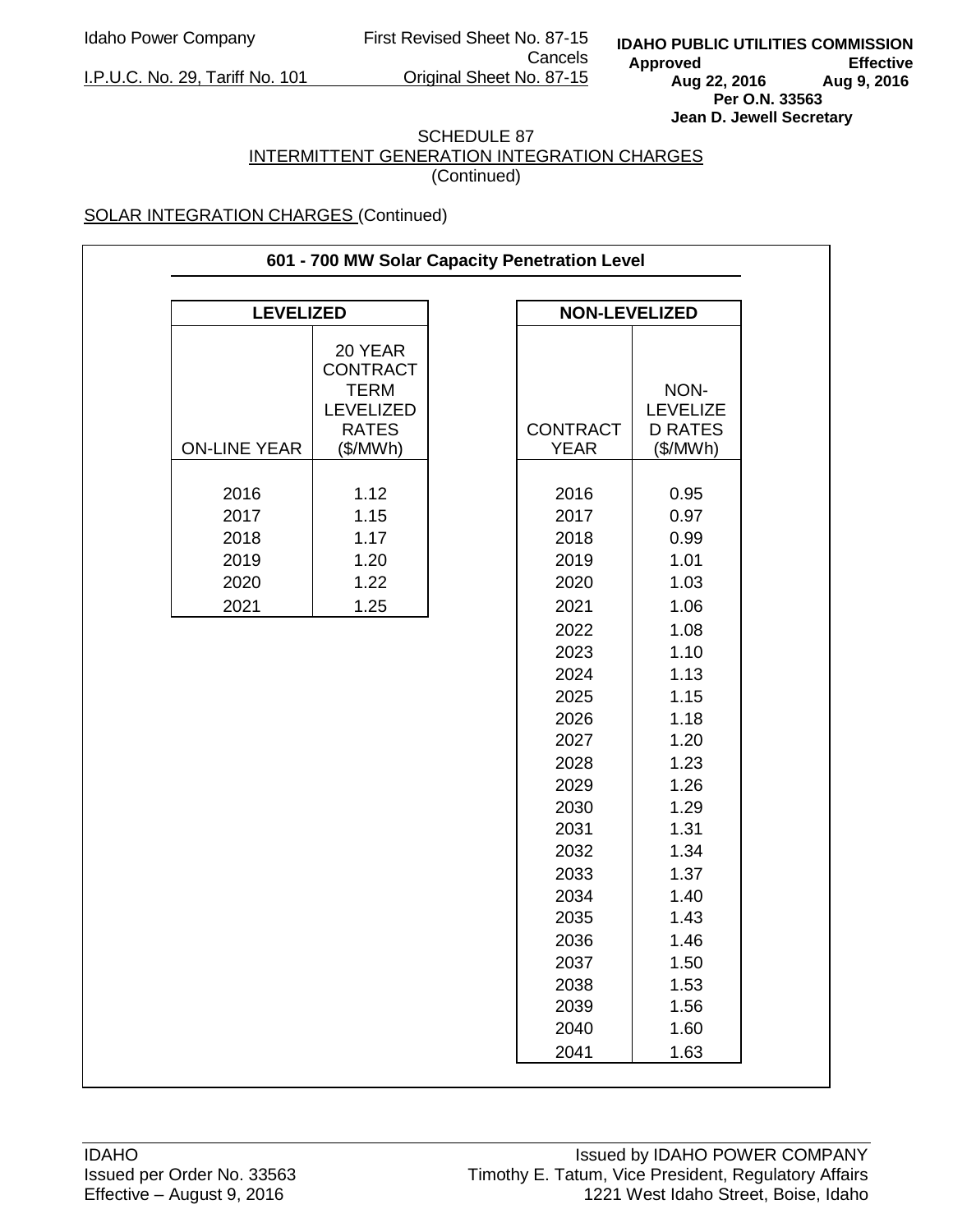**IDAHO PUBLIC UTILITIES COMMISSION** Approved Effective<br>Aug 22, 2016 Aug 9, 2016 **Aug 22, 2016 Aug 9, 2016 Per O.N. 33563 Jean D. Jewell Secretary** 

#### SCHEDULE 87 INTERMITTENT GENERATION INTEGRATION CHARGES (Continued)

| 701 - 800 MW Solar Capacity Penetration Level |                                                                                           |  |                                                                                                                                                      |                                                                                                                                              |  |
|-----------------------------------------------|-------------------------------------------------------------------------------------------|--|------------------------------------------------------------------------------------------------------------------------------------------------------|----------------------------------------------------------------------------------------------------------------------------------------------|--|
| <b>LEVELIZED</b><br><b>NON-LEVELIZED</b>      |                                                                                           |  |                                                                                                                                                      |                                                                                                                                              |  |
| <b>ON-LINE YEAR</b>                           | 20 YEAR<br><b>CONTRACT</b><br><b>TERM</b><br><b>LEVELIZED</b><br><b>RATES</b><br>(\$/MWh) |  | <b>CONTRACT</b><br><b>YEAR</b>                                                                                                                       | NON-<br><b>LEVELIZED</b><br><b>RATES</b><br>(\$/MWh)                                                                                         |  |
| 2016<br>2017<br>2018<br>2019<br>2020<br>2021  | 1.17<br>1.20<br>1.22<br>1.25<br>1.28<br>1.30                                              |  | 2016<br>2017<br>2018<br>2019<br>2020<br>2021                                                                                                         | 0.99<br>1.01<br>1.03<br>1.06<br>1.08<br>1.10                                                                                                 |  |
|                                               |                                                                                           |  | 2022<br>2023<br>2024<br>2025<br>2026<br>2027<br>2028<br>2029<br>2030<br>2031<br>2032<br>2033<br>2034<br>2035<br>2036<br>2037<br>2038<br>2039<br>2040 | 1.13<br>1.15<br>1.18<br>1.20<br>1.23<br>1.26<br>1.28<br>1.31<br>1.34<br>1.37<br>1.40<br>1.43<br>1.46<br>1.49<br>1.53<br>1.56<br>1.60<br>1.63 |  |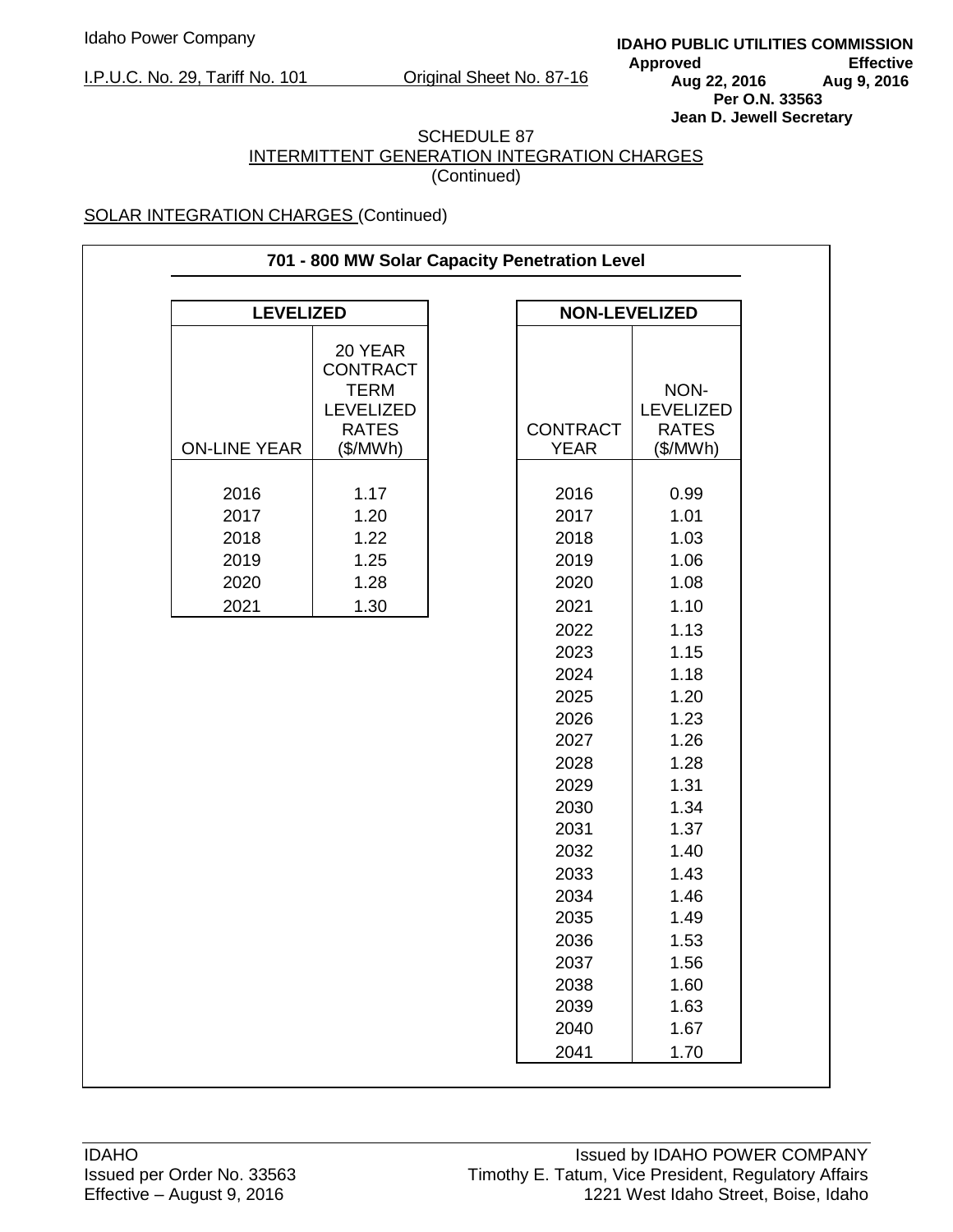**IDAHO PUBLIC UTILITIES COMMISSION** Approved Effective<br>Aug 22, 2016 Aug 9, 2016 **Aug 22, 2016 Aug 9, 2016 Per O.N. 33563 Jean D. Jewell Secretary** 

#### SCHEDULE 87 INTERMITTENT GENERATION INTEGRATION CHARGES (Continued)

| 801 - 900 MW Solar Capacity Penetration Level |                                                                                           |  |                                |                                               |  |
|-----------------------------------------------|-------------------------------------------------------------------------------------------|--|--------------------------------|-----------------------------------------------|--|
| <b>LEVELIZED</b><br><b>NON-LEVELIZED</b>      |                                                                                           |  |                                |                                               |  |
|                                               |                                                                                           |  |                                |                                               |  |
| <b>ON-LINE YEAR</b>                           | 20 YEAR<br><b>CONTRACT</b><br><b>TERM</b><br><b>LEVELIZED</b><br><b>RATES</b><br>(\$/MWh) |  | <b>CONTRACT</b><br><b>YEAR</b> | NON-<br>LEVELIZED<br><b>RATES</b><br>(\$/MWh) |  |
|                                               |                                                                                           |  |                                |                                               |  |
| 2016<br>2017<br>2018                          | 1.16<br>1.19<br>1.21                                                                      |  | 2016<br>2017<br>2018           | 0.98<br>1.00<br>1.03                          |  |
| 2019                                          | 1.24                                                                                      |  | 2019                           | 1.05                                          |  |
| 2020                                          | 1.27                                                                                      |  | 2020                           | 1.07                                          |  |
| 2021                                          | 1.30                                                                                      |  | 2021                           | 1.09                                          |  |
|                                               |                                                                                           |  | 2022                           | 1.12                                          |  |
|                                               |                                                                                           |  | 2023                           | 1.14                                          |  |
|                                               |                                                                                           |  | 2024                           | 1.17                                          |  |
|                                               |                                                                                           |  | 2025                           | 1.19                                          |  |
|                                               |                                                                                           |  | 2026                           | 1.22                                          |  |
|                                               |                                                                                           |  | 2027                           | 1.25                                          |  |
|                                               |                                                                                           |  | 2028                           | 1.28                                          |  |
|                                               |                                                                                           |  | 2029                           | 1.30                                          |  |
|                                               |                                                                                           |  | 2030                           | 1.33                                          |  |
|                                               |                                                                                           |  | 2031                           | 1.36                                          |  |
|                                               |                                                                                           |  | 2032                           | 1.39                                          |  |
|                                               |                                                                                           |  | 2033                           | 1.42                                          |  |
|                                               |                                                                                           |  | 2034                           | 1.45                                          |  |
|                                               |                                                                                           |  | 2035                           | 1.48                                          |  |
|                                               |                                                                                           |  | 2036                           | 1.52                                          |  |
|                                               |                                                                                           |  | 2037<br>2038                   | 1.55<br>1.59                                  |  |
|                                               |                                                                                           |  | 2039                           | 1.62                                          |  |
|                                               |                                                                                           |  | 2040                           | 1.66                                          |  |
|                                               |                                                                                           |  | 2041                           | 1.69                                          |  |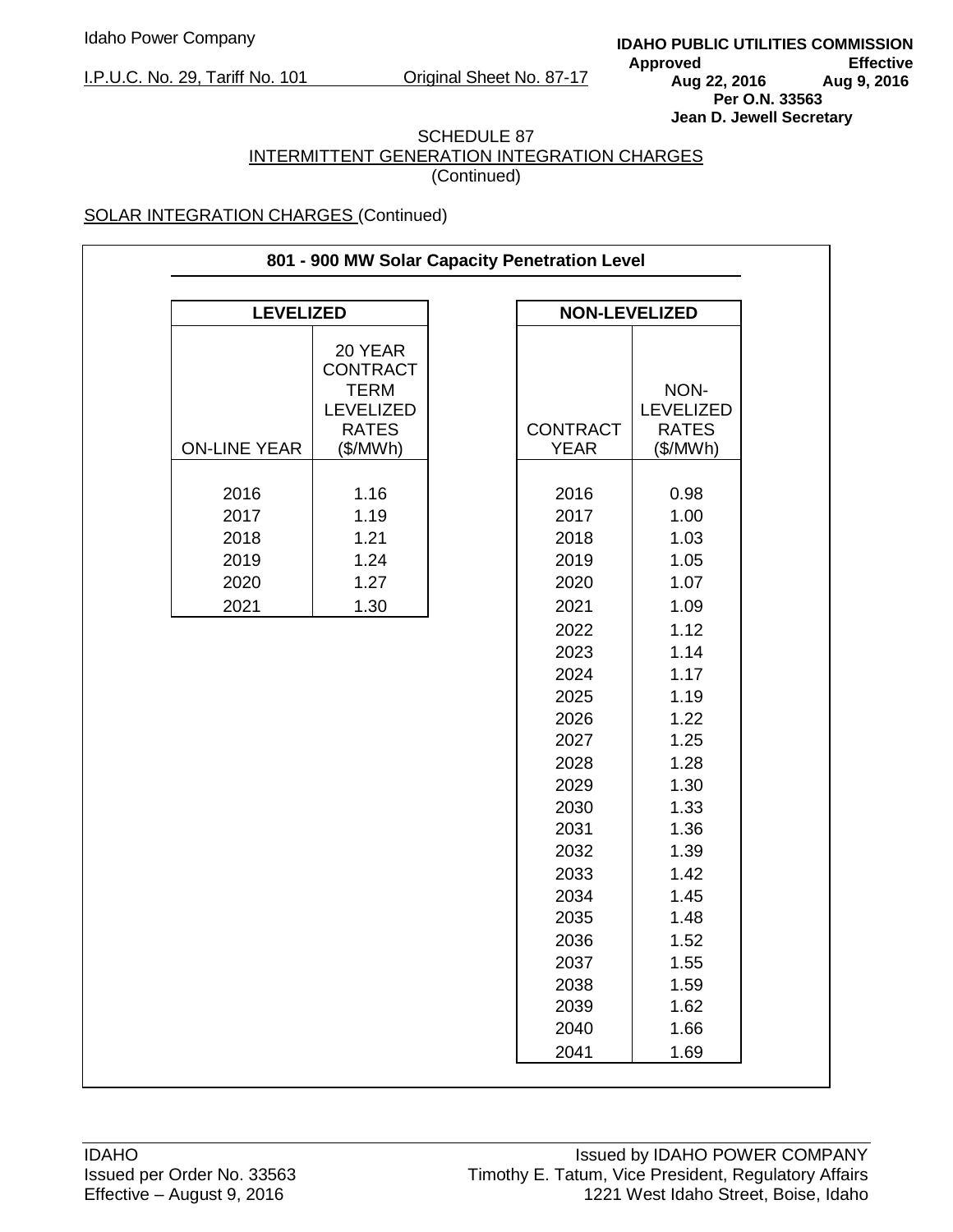**IDAHO PUBLIC UTILITIES COMMISSION** Approved Effective<br>Aug 22, 2016 Aug 9, 2016 **Aug 22, 2016 Aug 9, 2016 Per O.N. 33563 Jean D. Jewell Secretary** 

#### SCHEDULE 87 INTERMITTENT GENERATION INTEGRATION CHARGES (Continued)

| 901 - 1000 MW Solar Capacity Penetration Level |                                                                                           |  |                                      |                                                      |  |
|------------------------------------------------|-------------------------------------------------------------------------------------------|--|--------------------------------------|------------------------------------------------------|--|
|                                                |                                                                                           |  |                                      |                                                      |  |
| <b>LEVELIZED</b>                               |                                                                                           |  | <b>NON-LEVELIZED</b>                 |                                                      |  |
| <b>ON-LINE YEAR</b>                            | 20 YEAR<br><b>CONTRACT</b><br><b>TERM</b><br><b>LEVELIZED</b><br><b>RATES</b><br>(\$/MWh) |  | <b>CONTRACT</b><br><b>YEAR</b>       | NON-<br><b>LEVELIZED</b><br><b>RATES</b><br>(\$/MWh) |  |
| 2016<br>2017<br>2018<br>2019<br>2020           | 1.12<br>1.14<br>1.17<br>1.19<br>1.22                                                      |  | 2016<br>2017<br>2018<br>2019<br>2020 | 0.94<br>0.96<br>0.99<br>1.01<br>1.03                 |  |
| 2021                                           | 1.25                                                                                      |  | 2021                                 | 1.05                                                 |  |
|                                                |                                                                                           |  | 2022<br>2023<br>2024                 | 1.08<br>1.10<br>1.12                                 |  |
|                                                |                                                                                           |  | 2025<br>2026                         | 1.15<br>1.17                                         |  |
|                                                |                                                                                           |  | 2027<br>2028                         | 1.20<br>1.23                                         |  |
|                                                |                                                                                           |  | 2029<br>2030                         | 1.25<br>1.28                                         |  |
|                                                |                                                                                           |  | 2031<br>2032                         | 1.31<br>1.34<br>1.37                                 |  |
|                                                |                                                                                           |  | 2033<br>2034<br>2035                 | 1.40<br>1.43                                         |  |
|                                                |                                                                                           |  | 2036                                 | 1.46<br>1.49                                         |  |
|                                                |                                                                                           |  | 2037<br>2038<br>2039                 | 1.52<br>1.56                                         |  |
|                                                |                                                                                           |  | 2040<br>2041                         | 1.59<br>1.63                                         |  |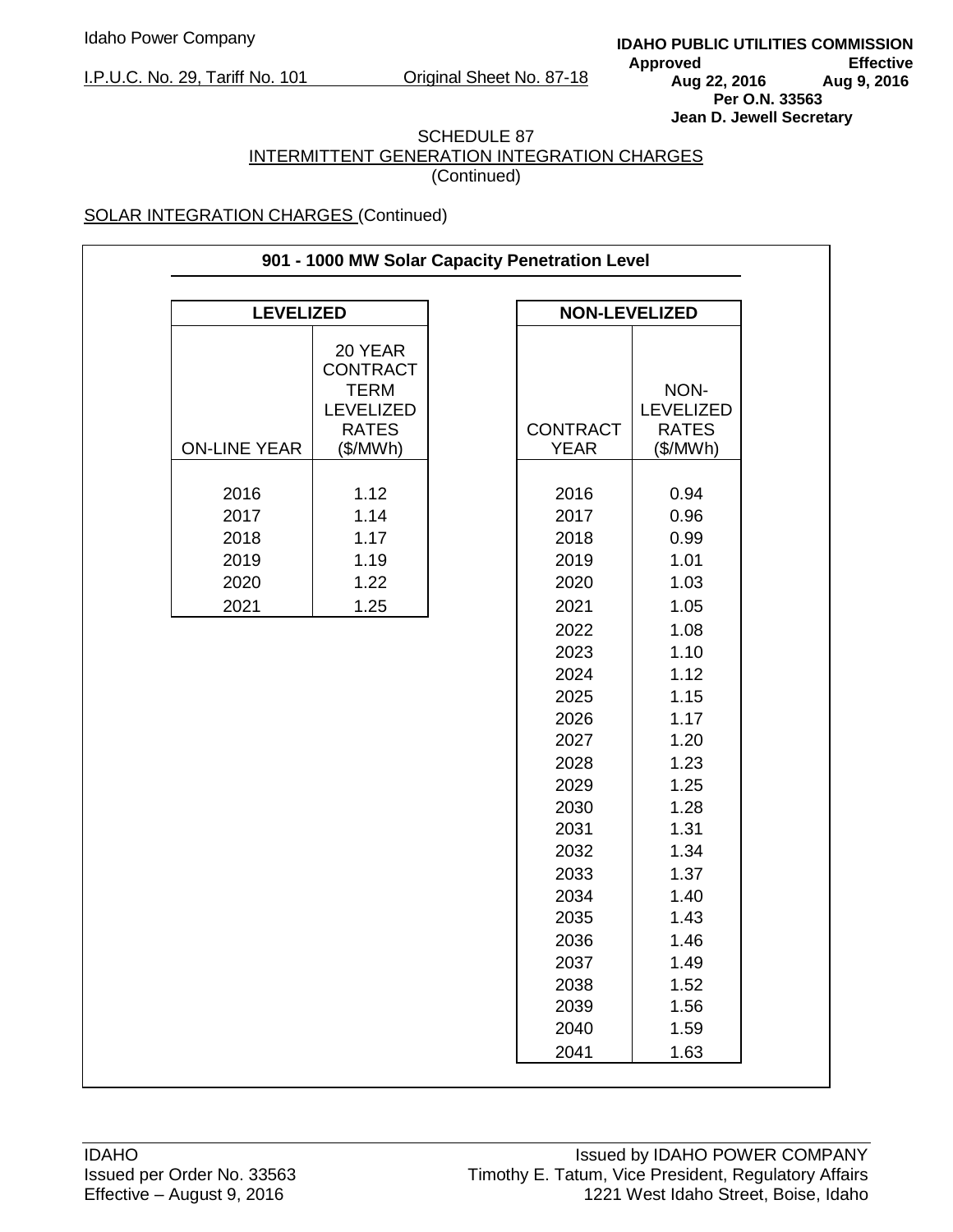**IDAHO PUBLIC UTILITIES COMMISSION** Approved Effective<br>Aug 22, 2016 Aug 9, 2016 **Aug 22, 2016 Aug 9, 2016 Per O.N. 33563 Jean D. Jewell Secretary** 

#### SCHEDULE 87 INTERMITTENT GENERATION INTEGRATION CHARGES (Continued)

| 1001 - 1100 MW Solar Capacity Penetration Level |                                                                                           |  |                                                                                                                      |                                                                                                                      |  |
|-------------------------------------------------|-------------------------------------------------------------------------------------------|--|----------------------------------------------------------------------------------------------------------------------|----------------------------------------------------------------------------------------------------------------------|--|
| <b>LEVELIZED</b><br><b>NON-LEVELIZED</b>        |                                                                                           |  |                                                                                                                      |                                                                                                                      |  |
|                                                 |                                                                                           |  |                                                                                                                      |                                                                                                                      |  |
| <b>ON-LINE YEAR</b>                             | 20 YEAR<br><b>CONTRACT</b><br><b>TERM</b><br><b>LEVELIZED</b><br><b>RATES</b><br>(\$/MWh) |  | <b>CONTRACT</b><br><b>YEAR</b>                                                                                       | NON-<br><b>LEVELIZED</b><br><b>RATES</b><br>(\$/MWh)                                                                 |  |
| 2016<br>2017<br>2018<br>2019<br>2020<br>2021    | 1.06<br>1.08<br>1.11<br>1.13<br>1.16<br>1.18                                              |  | 2016<br>2017<br>2018<br>2019<br>2020<br>2021<br>2022<br>2023<br>2024<br>2025<br>2026<br>2027<br>2028<br>2029<br>2030 | 0.90<br>0.92<br>0.94<br>0.96<br>0.98<br>1.00<br>1.02<br>1.04<br>1.07<br>1.09<br>1.11<br>1.14<br>1.16<br>1.19<br>1.22 |  |
|                                                 |                                                                                           |  | 2031<br>2032                                                                                                         | 1.24<br>1.27                                                                                                         |  |
|                                                 |                                                                                           |  | 2033<br>2034<br>2035                                                                                                 | 1.30<br>1.33<br>1.36                                                                                                 |  |
|                                                 |                                                                                           |  | 2036<br>2037                                                                                                         | 1.39                                                                                                                 |  |
|                                                 |                                                                                           |  | 2038                                                                                                                 | 1.42<br>1.45                                                                                                         |  |
|                                                 |                                                                                           |  | 2039<br>2040                                                                                                         | 1.48<br>1.51                                                                                                         |  |
|                                                 |                                                                                           |  | 2041                                                                                                                 | 1.54                                                                                                                 |  |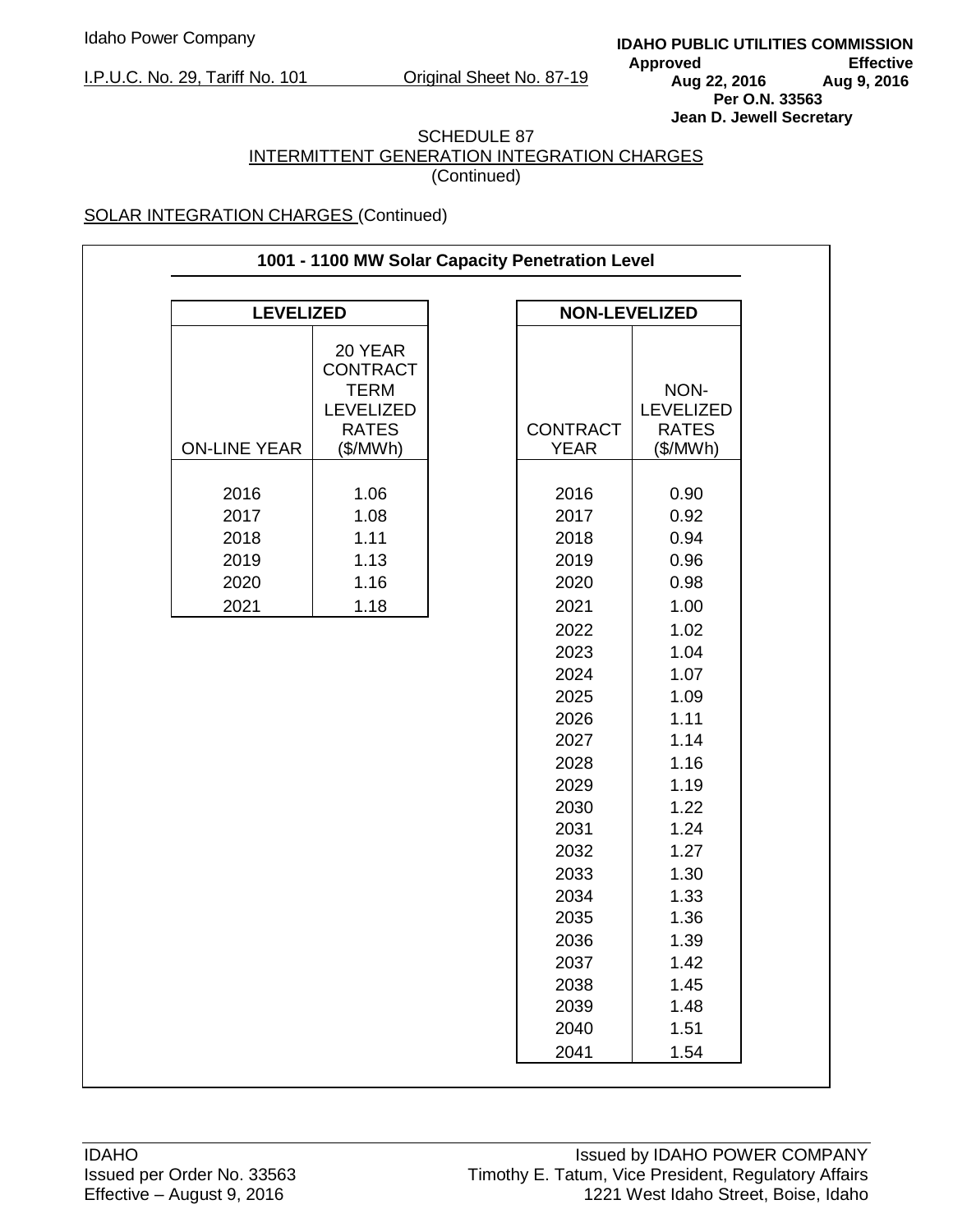**IDAHO PUBLIC UTILITIES COMMISSION** Approved Effective<br>Aug 22, 2016 Aug 9, 2016 **Aug 22, 2016 Aug 9, 2016 Per O.N. 33563 Jean D. Jewell Secretary** 

#### SCHEDULE 87 INTERMITTENT GENERATION INTEGRATION CHARGES (Continued)

| 1101 - 1200 MW Solar Capacity Penetration Level |                                                                                           |  |                                                                                                                                                                                                      |                                                                                                                                                                                                      |  |
|-------------------------------------------------|-------------------------------------------------------------------------------------------|--|------------------------------------------------------------------------------------------------------------------------------------------------------------------------------------------------------|------------------------------------------------------------------------------------------------------------------------------------------------------------------------------------------------------|--|
| <b>LEVELIZED</b>                                |                                                                                           |  | <b>NON-LEVELIZED</b>                                                                                                                                                                                 |                                                                                                                                                                                                      |  |
| <b>ON-LINE YEAR</b>                             | 20 YEAR<br><b>CONTRACT</b><br><b>TERM</b><br><b>LEVELIZED</b><br><b>RATES</b><br>(\$/MWh) |  | <b>CONTRACT</b><br><b>YEAR</b>                                                                                                                                                                       | NON-<br><b>LEVELIZED</b><br><b>RATES</b><br>(\$/MWh)                                                                                                                                                 |  |
| 2016<br>2017<br>2018<br>2019<br>2020<br>2021    | 1.03<br>1.05<br>1.08<br>1.10<br>1.12<br>1.15                                              |  | 2016<br>2017<br>2018<br>2019<br>2020<br>2021<br>2022<br>2023<br>2024<br>2025<br>2026<br>2027<br>2028<br>2029<br>2030<br>2031<br>2032<br>2033<br>2034<br>2035<br>2036<br>2037<br>2038<br>2039<br>2040 | 0.87<br>0.89<br>0.91<br>0.93<br>0.95<br>0.97<br>0.99<br>1.01<br>1.04<br>1.06<br>1.08<br>1.11<br>1.13<br>1.16<br>1.18<br>1.21<br>1.23<br>1.26<br>1.29<br>1.32<br>1.35<br>1.37<br>1.41<br>1.44<br>1.47 |  |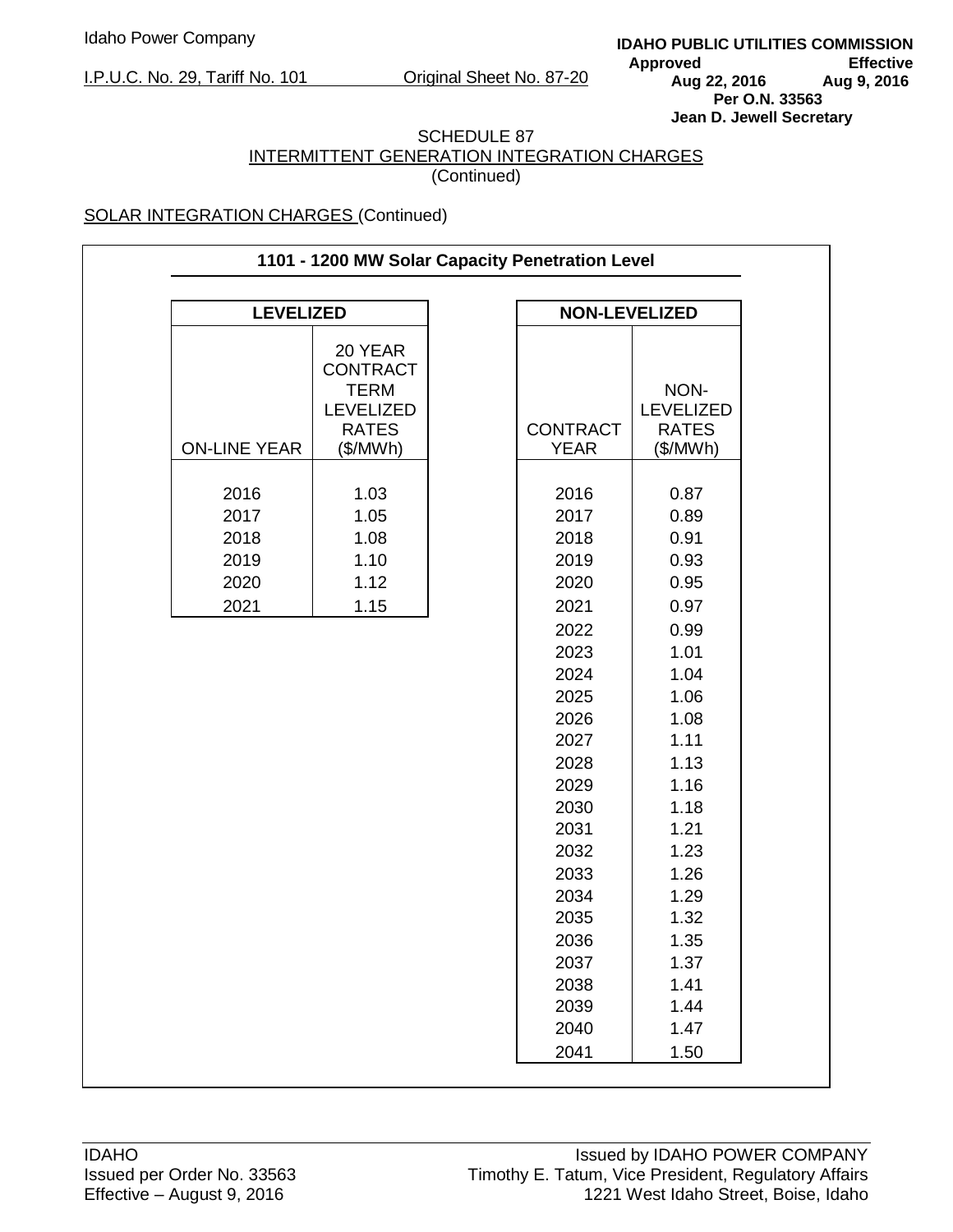**IDAHO PUBLIC UTILITIES COMMISSION** Approved Effective<br>Aug 22, 2016 Aug 9, 2016 **Aug 22, 2016 Aug 9, 2016 Per O.N. 33563 Jean D. Jewell Secretary** 

#### SCHEDULE 87 INTERMITTENT GENERATION INTEGRATION CHARGES (Continued)

| 1201 - 1300 MW Solar Capacity Penetration Level |                                                                                           |  |                                                                                                                                                                                                      |                                                                                                                                                                                                      |  |
|-------------------------------------------------|-------------------------------------------------------------------------------------------|--|------------------------------------------------------------------------------------------------------------------------------------------------------------------------------------------------------|------------------------------------------------------------------------------------------------------------------------------------------------------------------------------------------------------|--|
| <b>LEVELIZED</b>                                |                                                                                           |  | <b>NON-LEVELIZED</b>                                                                                                                                                                                 |                                                                                                                                                                                                      |  |
| <b>ON-LINE YEAR</b>                             | 20 YEAR<br><b>CONTRACT</b><br><b>TERM</b><br><b>LEVELIZED</b><br><b>RATES</b><br>(\$/MWh) |  | <b>CONTRACT</b><br><b>YEAR</b>                                                                                                                                                                       | NON-<br><b>LEVELIZED</b><br><b>RATES</b><br>(\$/MWh)                                                                                                                                                 |  |
| 2016<br>2017<br>2018<br>2019<br>2020<br>2021    | 1.07<br>1.09<br>1.12<br>1.14<br>1.17<br>1.19                                              |  | 2016<br>2017<br>2018<br>2019<br>2020<br>2021<br>2022<br>2023<br>2024<br>2025<br>2026<br>2027<br>2028<br>2029<br>2030<br>2031<br>2032<br>2033<br>2034<br>2035<br>2036<br>2037<br>2038<br>2039<br>2040 | 0.90<br>0.92<br>0.94<br>0.97<br>0.99<br>1.01<br>1.03<br>1.05<br>1.08<br>1.10<br>1.12<br>1.15<br>1.17<br>1.20<br>1.23<br>1.25<br>1.28<br>1.31<br>1.34<br>1.37<br>1.40<br>1.43<br>1.46<br>1.49<br>1.52 |  |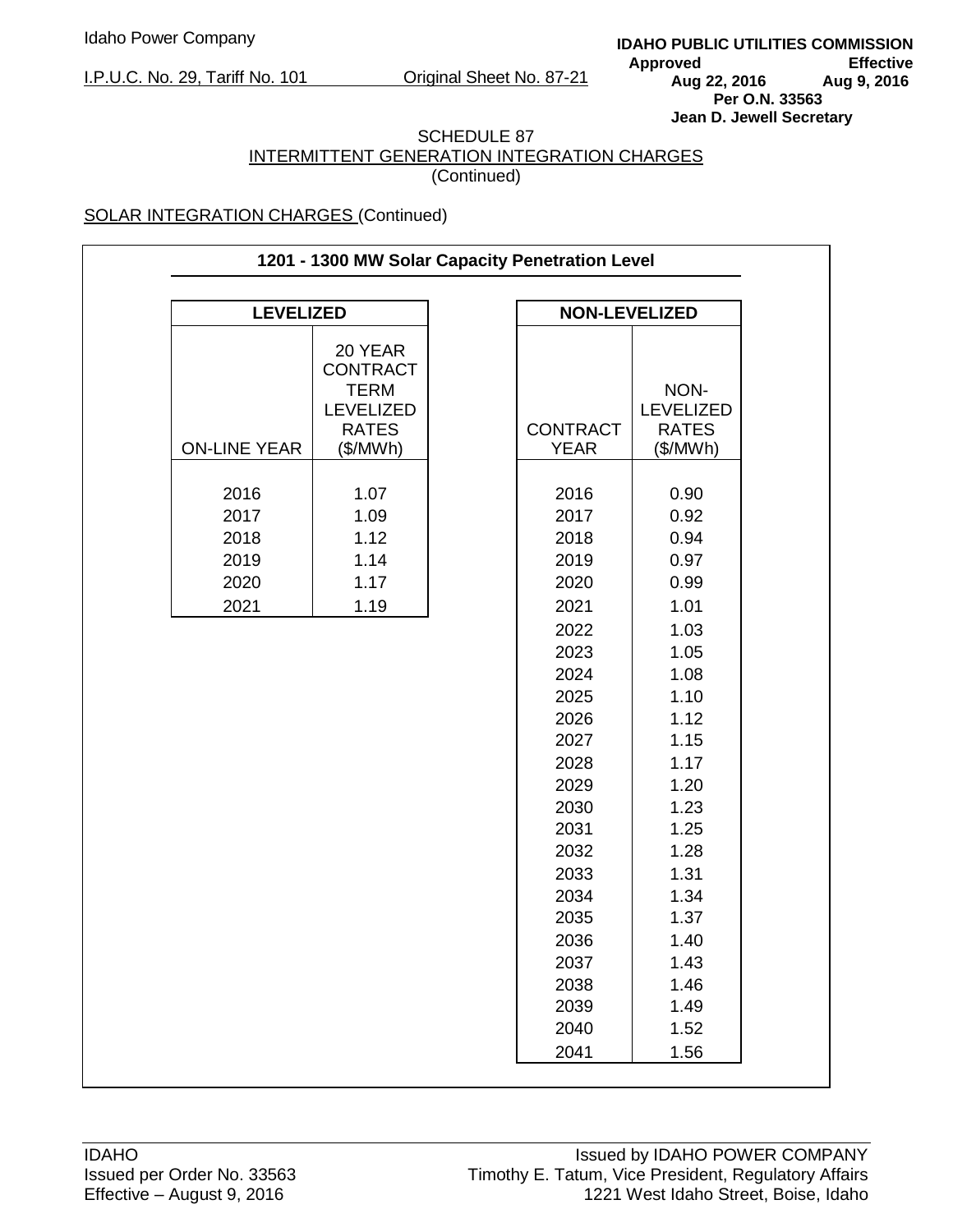**IDAHO PUBLIC UTILITIES COMMISSION** Approved Effective<br>Aug 22, 2016 Aug 9, 2016 **Aug 22, 2016 Aug 9, 2016 Per O.N. 33563 Jean D. Jewell Secretary** 

#### SCHEDULE 87 INTERMITTENT GENERATION INTEGRATION CHARGES (Continued)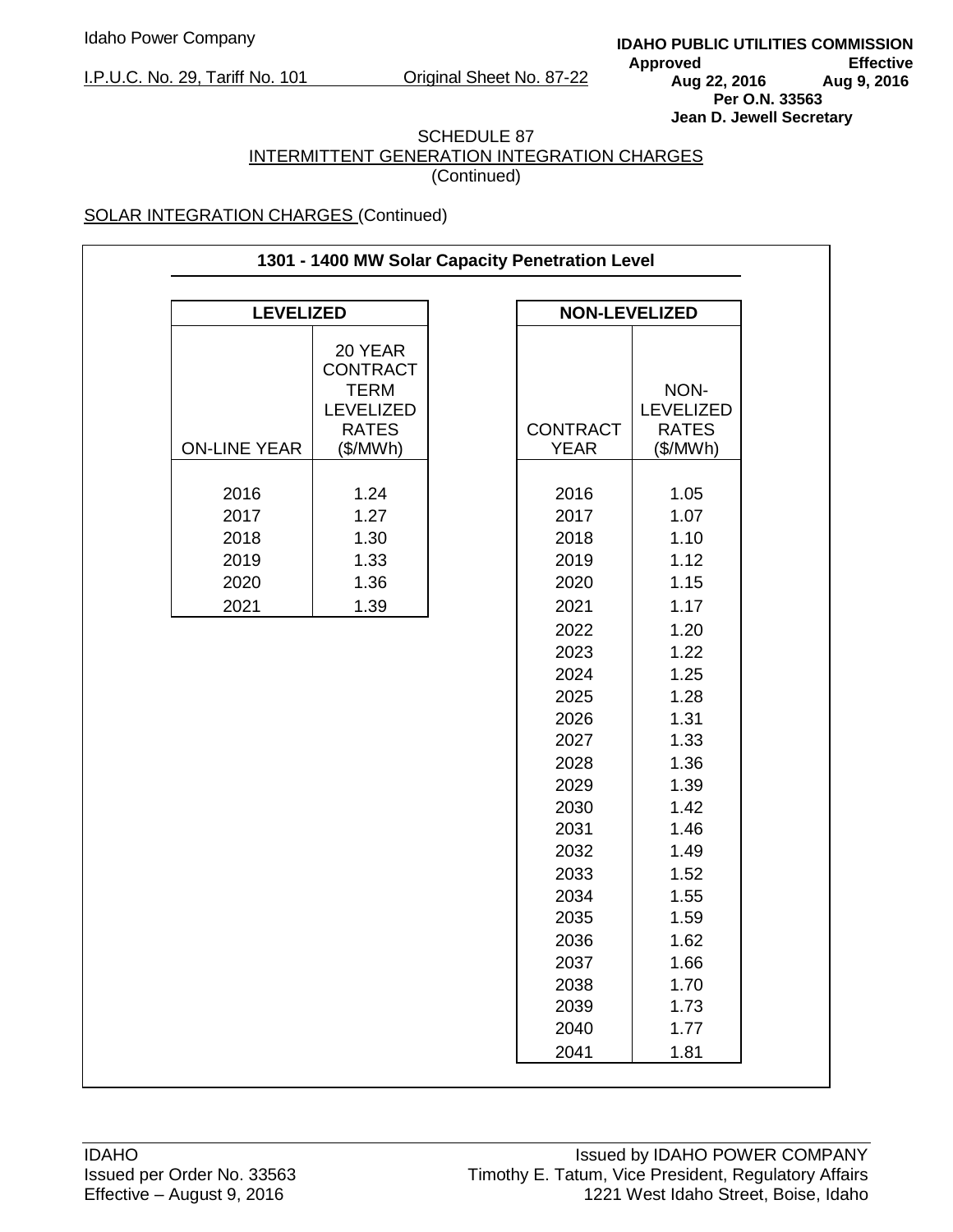**IDAHO PUBLIC UTILITIES COMMISSION** Approved Effective<br>Aug 22, 2016 Aug 9, 2016 **Aug 22, 2016 Aug 9, 2016 Per O.N. 33563 Jean D. Jewell Secretary** 

#### SCHEDULE 87 INTERMITTENT GENERATION INTEGRATION CHARGES (Continued)

| 1401 - 1500 MW Solar Capacity Penetration Level |                                                               |  |                                |                          |  |
|-------------------------------------------------|---------------------------------------------------------------|--|--------------------------------|--------------------------|--|
| <b>LEVELIZED</b><br><b>NON-LEVELIZED</b>        |                                                               |  |                                |                          |  |
|                                                 | 20 YEAR<br><b>CONTRACT</b><br><b>TERM</b><br><b>LEVELIZED</b> |  |                                | NON-<br><b>LEVELIZED</b> |  |
| <b>ON-LINE YEAR</b>                             | <b>RATES</b><br>(\$/MWh)                                      |  | <b>CONTRACT</b><br><b>YEAR</b> | <b>RATES</b><br>(\$/MWh) |  |
| 2016                                            | 1.61                                                          |  | 2016                           | 1.36                     |  |
| 2017                                            | 1.65                                                          |  | 2017                           | 1.39                     |  |
| 2018                                            | 1.69                                                          |  | 2018                           | 1.42                     |  |
| 2019                                            | 1.72                                                          |  | 2019                           | 1.46                     |  |
| 2020                                            | 1.76                                                          |  | 2020                           | 1.49                     |  |
| 2021                                            | 1.80                                                          |  | 2021                           | 1.52                     |  |
|                                                 |                                                               |  | 2022                           | 1.55                     |  |
|                                                 |                                                               |  | 2023                           | 1.59                     |  |
|                                                 |                                                               |  | 2024                           | 1.62                     |  |
|                                                 |                                                               |  | 2025                           | 1.66                     |  |
|                                                 |                                                               |  | 2026                           | 1.70                     |  |
|                                                 |                                                               |  | 2027                           | 1.73                     |  |
|                                                 |                                                               |  | 2028                           | 1.77                     |  |
|                                                 |                                                               |  | 2029                           | 1.81                     |  |
|                                                 |                                                               |  | 2030<br>2031                   | 1.85                     |  |
|                                                 |                                                               |  | 2032                           | 1.89                     |  |
|                                                 |                                                               |  | 2033                           | 1.93<br>1.97             |  |
|                                                 |                                                               |  | 2034                           | 2.02                     |  |
|                                                 |                                                               |  | 2035                           | 2.06                     |  |
|                                                 |                                                               |  | 2036                           | 2.11                     |  |
|                                                 |                                                               |  | 2037                           | 2.15                     |  |
|                                                 |                                                               |  | 2038                           | 2.20                     |  |
|                                                 |                                                               |  | 2039                           | 2.25                     |  |
|                                                 |                                                               |  | 2040                           | 2.30                     |  |
|                                                 |                                                               |  |                                |                          |  |